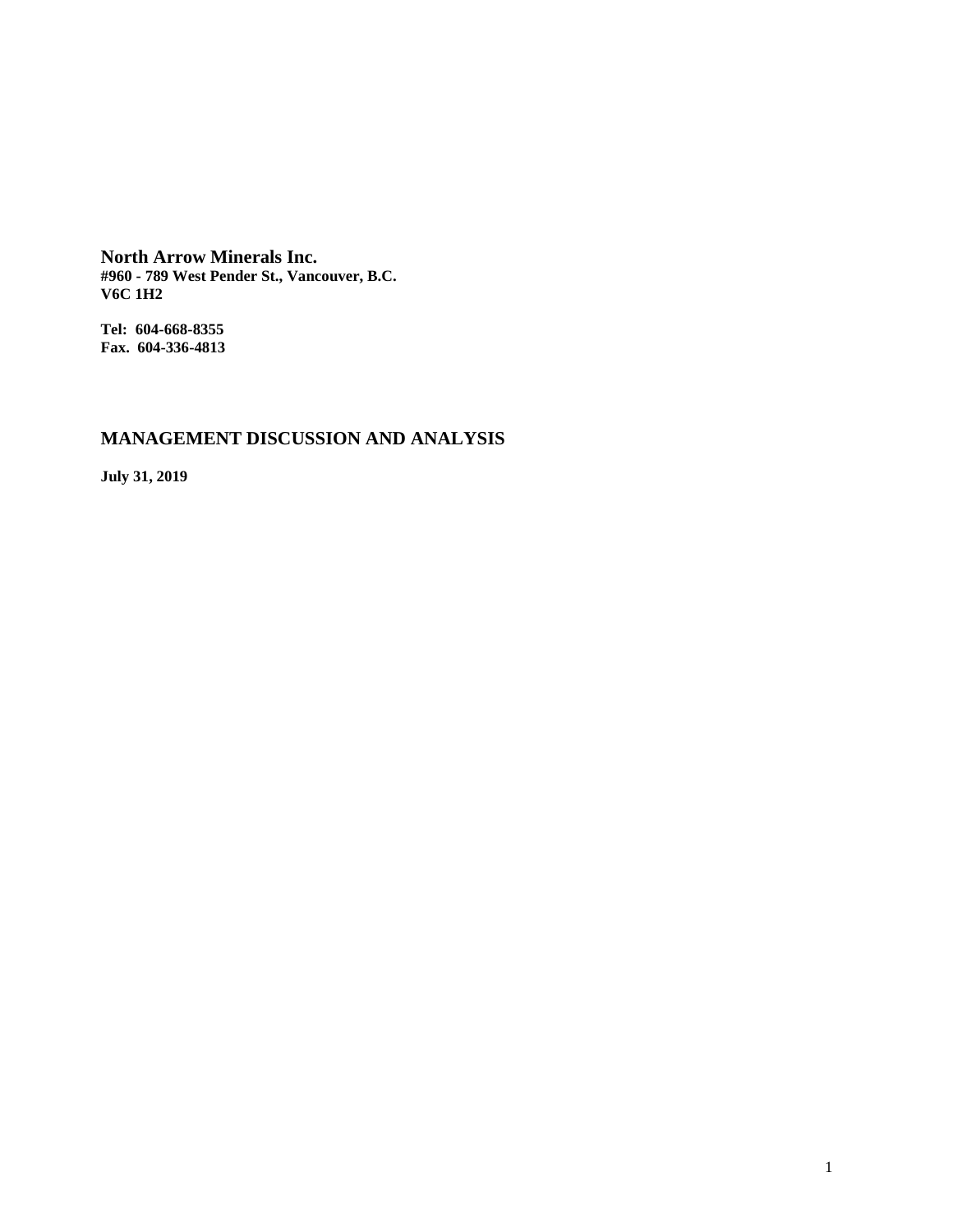# **Form 51-102 F1 Management Discussion and Analysis ("MD&A") North Arrow Minerals Inc. Containing Information up to and including September 19, 2019**

# **Description of Business**

North Arrow Minerals Inc. ("North Arrow", "NAR" or the "Company") is a Canadian mineral exploration company focused on evaluating prospective diamond exploration properties in Canada. The Company's key diamond properties include the Naujaat (Nunavut), Mel (Nunavut), Pikoo (Saskatchewan), Lac de Gras (Northwest Territories), and Loki (Northwest Territories) projects. Shares of the Company trade on the TSX Venture Exchange ("TSXV") under the symbol NAR.

The following discussion and analysis of the Company's financial condition and results of operations for the three months ended July 31, 2019 should be read in conjunction with the financial statements of the Company for the periods ended July 31, 2019 and April 30, 2019, together with the notes thereto. This MD&A supplements, but does not form part of, the unaudited financial statements of the Company. The Company's financial statements have been prepared in accordance with International Financial Reporting Standards ("IFRS").

Unless otherwise noted, all currency amounts are stated in Canadian dollars.

### **Forward Looking Statements**

This document may contain "forward-looking statements" within the meaning of Canadian securities legislation and the United States Private Securities Litigation Reform Act of 1995. These forward-looking statements are made as of the date of this document and the Company does not intend, and does not assume any obligation, to update these forward-looking statements, except as required by law.

Forward-looking statements relate to future events or future performance and reflect management's expectations or beliefs regarding future events and include, but are not limited to, statements with respect to sources of and anticipated financing requirements, the estimation of mineral reserves and resources, the realization of mineral reserve estimates, the timing and amount of estimated future production, costs of production, capital expenditures, success of mining operations, environmental risks, unanticipated reclamation expenses, title disputes or claims and limitations on insurance coverage.

These forward-looking statements include, among others, statements with respect to the Company's objectives for the ensuing year, our medium and long-term goals, and strategies to achieve those objectives and goals, as well as statements with respect to our beliefs, plans, objectives, expectations, anticipations, estimates and intentions. The words "may," "could," "should," "would," "suspect," "outlook," "believe," "plan," "anticipate," "estimate," "expect," "intend," and words and expressions of similar import are intended to identify forward-looking statements. In particular, statements regarding the Company's future operations, future exploration and development activities or other development plans and estimated future financing requirements contain forward-looking statements.

All forward-looking statements and information are based on the Company's current beliefs as well as assumptions made by and information currently available to the Company concerning anticipated financial performance, business prospects, strategies, regulatory developments, development plans, exploration, development and mining activities and commitments. Although management considers these assumptions to be reasonable based on information currently available to it, they may prove to be incorrect.

By their very nature, forward-looking statements involve inherent risks and uncertainties, both general and specific, and risks exist that predictions, forecasts, projections and other forward-looking statements will not be achieved. We caution readers not to place undue reliance on these statements as a number of important factors could cause the actual results to differ materially from the beliefs, plans, objectives, expectations, anticipations, estimates and intentions expressed in such forward-looking statements.

These factors include, but are not limited to, developments in world financial and commodity markets, risks relating to fluctuations in the Canadian dollar and other currencies relative to the US dollar, changes in exploration plans due to exploration results and changing budget priorities of the Company or its joint venture partners, changes in project parameters as plans continue to be refined; possible variations in ore reserves, grade or recovery rates; accidents, labour disputes and other risks of the mining industry; delays in obtaining governmental approvals or financing, the effects of competition in the markets in which the Company operates, the impact of changes in the laws and regulations regulating mining exploration and development, judicial or regulatory judgments and legal proceedings, operational and infrastructure risks, and the Company's anticipation of and success in managing the foregoing risks. The Company cautions that the foregoing list of factors that may affect future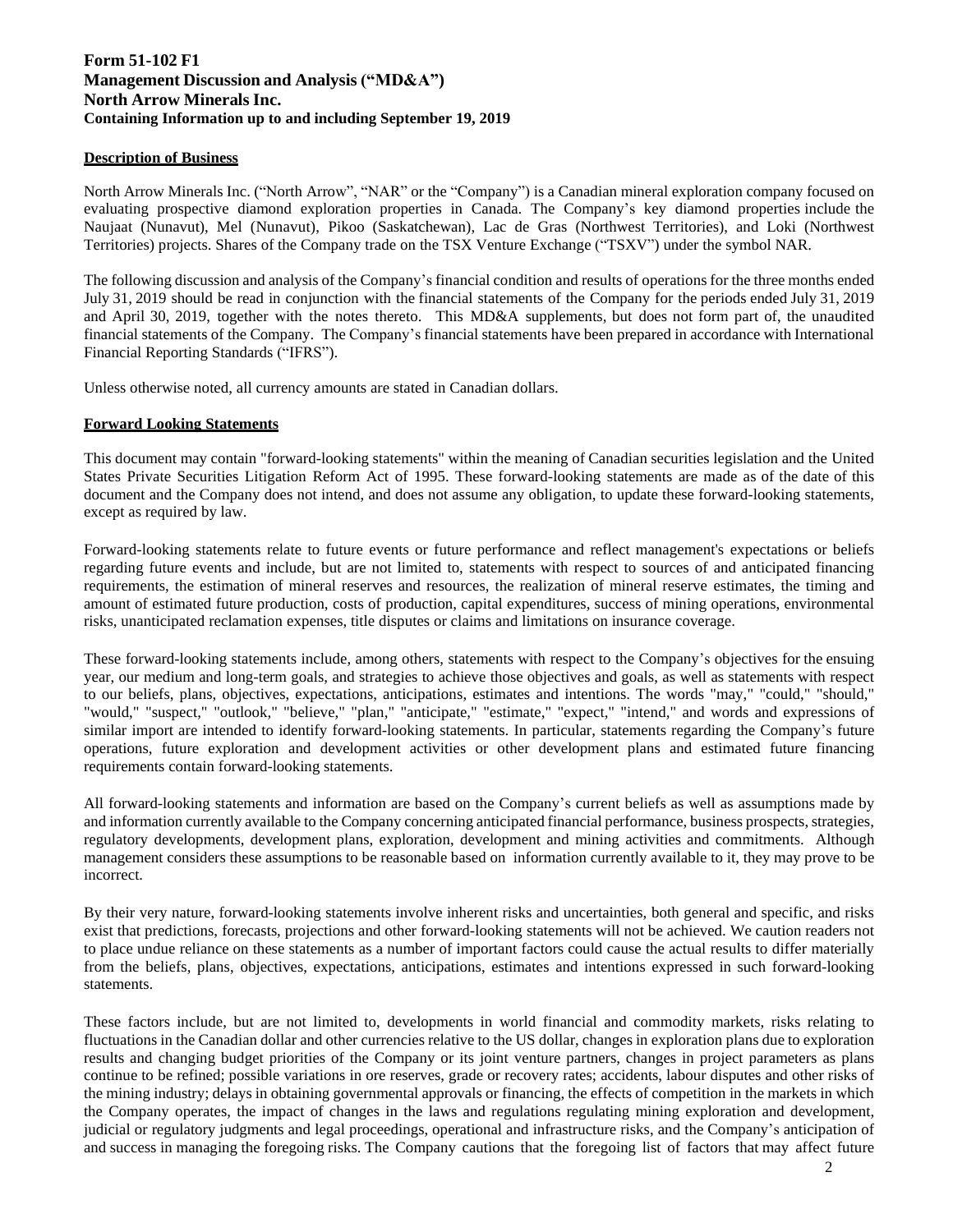results is not exhaustive. When relying on our forward-looking statements to make decisions with respect to the Company, investors and others should carefully consider the foregoing factors and other uncertainties and potential events. The Company does not undertake to update any forward-looking statement, whether written or oral, that may be made from time to time by the Company or on our behalf, except as required by law.

# **Highlights for the three months ended July 31, 2019 and subsequent events up to September 19, 201**

# Naujaat project, NU

- Continued working with the Hamlet of Naujaat on plans for permitting and funding construction of a community access trail that will pass approximately 1.5 km southeast of the Q1-4 diamond deposit;
- Continued with planning and permitting for collection of a 10,000t bulk sample from the Q1-4 diamond deposit, including initiation of an engineering design and costing study of a small-scale mobile diamond recovery plant for use at the project site.

### Pikoo project, SK

• During the period ended July 31, 2019 detailed helicopter borne magnetic surveys were flown over the PK150 and PK314 kimberlite areas.

### Lac de Gras project, NT

- On July 8, 2019, the Company announced the discovery of a new kimberlite, named Anchor, in the first hole of the summer 2019 drilling program at the LDG joint venture property in the Lac de Gras region of the NWT. Kimberlite was ultimately intersected in 6 of 7 drill holes testing this target and samples have been collected for kimberlite indicator mineral and microdiamond analyses. Three drill holes testing a second target area did not encounter kimberlite.
- Thirteen ground geophysical survey grids were completed as part of a spring 2019 geophysical program.

### Loki project, NT

- During and subsequent to the period ended July 31, 2019, the Company completed a summer till sampling program. A total of 190 samples were collected and shipped to the processing laboratory. Sample processing is underway with results expected by the end of calendar 2019.
- On September 9, 2019, the Company closed the sale of royalty interests in the Loki Diamond Project to Umgeni Holdings International ("Umgeni"). Under the terms of the agreement Umgeni increased its royalty interests in certain mineral claims at the Loki Project to 2.0 % in exchange for payment to the Company of \$266,000. Umgeni is a private company of which Chris Jennings, a director of the Company, is a beneficiary of the sole shareholder.

#### Financing

- On July 31, 2019, the Company issued 17,904,286 units at a price of \$0.07 per unit for gross proceeds of \$1,253,300. Each unit consisted of one common share and a transferrable warrant that entitles the holder to purchase one additional common share at a price of \$0.10 for a period of 60 months.
- On July 31, 2019, the Company extended the expiry date of 26,481,717 warrants by two years and repriced 25,070,887 of these warrants to \$0.225 in accordance with TSX Venture Exchange Policy 4.1 Sec 3.3(d).

A summary of the exploration activities for the Company follows, as well as a description of other corporate activities. These summaries include some discussion of management's future exploration plans. The reader is cautioned that actual results, performance or achievements may be materially different from those implied or expressed in these statements. The Company's exploration programs are subject to change from time to time, based on the analysis of results and changing corporate priorities, exploration targets and funding consideration.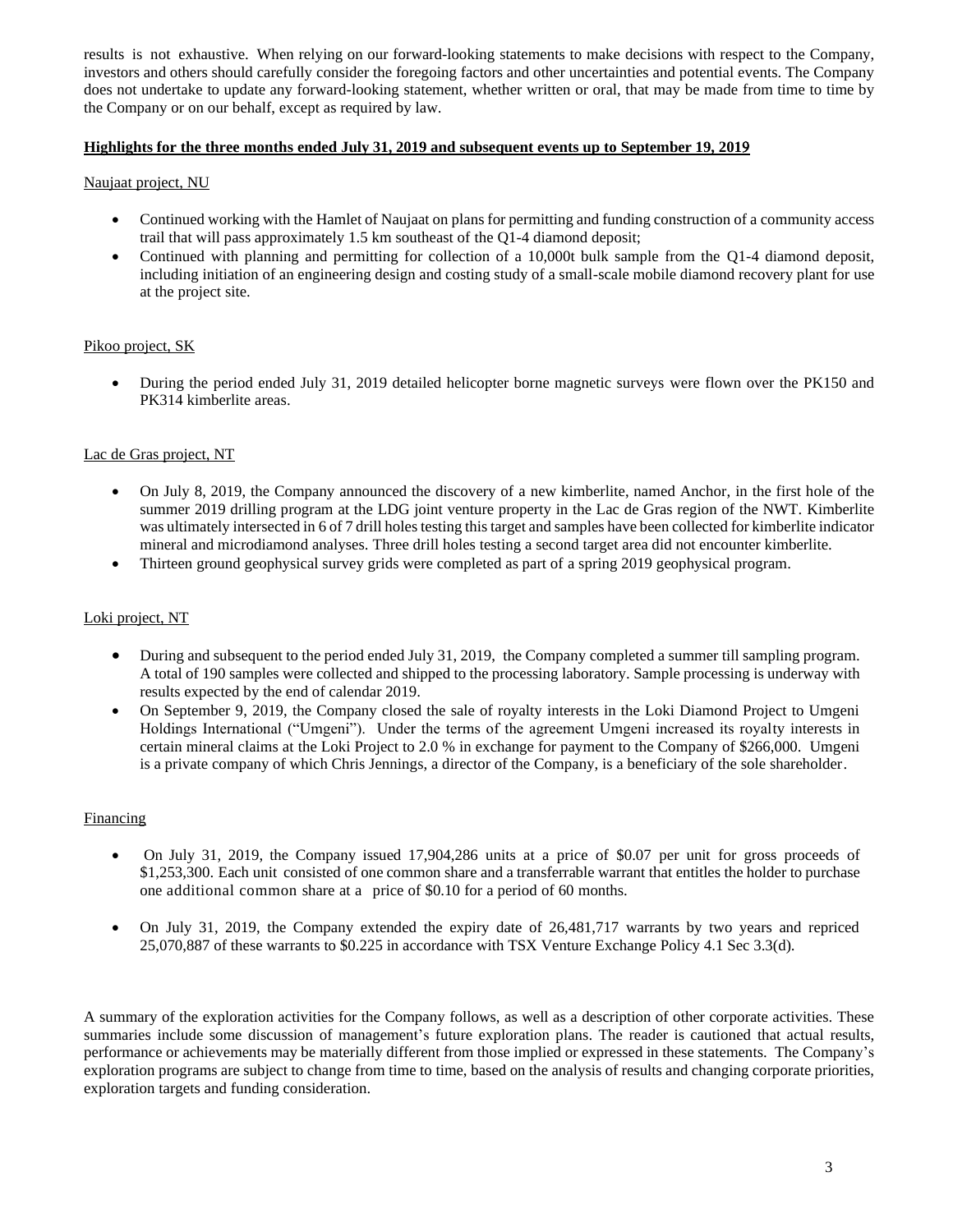# **Exploration Projects Overview**

An overview of the exploration activities for the Company follows. For additional details the reader is referred to the Company's continuous disclosure documents available on [SEDAR \(www.sedar.com](http://www.sedar.com/))

# EXPLORATION AND EVALUATION ASSETS

|                                         |                  | Expended           | Write-offs               |                  |
|-----------------------------------------|------------------|--------------------|--------------------------|------------------|
|                                         | April 30, 2019   | During<br>the Year | During<br>the Year       |                  |
|                                         |                  |                    |                          | July 31, 2019    |
| <b>Diamond Properties</b>               |                  |                    |                          |                  |
| Lac de Gras, Canada                     |                  |                    |                          |                  |
| <b>Exploration</b> costs                | \$235,404        | \$                 | \$                       | \$235,404        |
| Acquisition and tenure costs            | 277,918          |                    |                          | 277,918          |
| Geological, data collection and assays  | 153,559          |                    |                          | 153,559          |
| Office and salaries                     | 134,040          |                    |                          | 134,040          |
|                                         | 800,921          | $\overline{a}$     |                          | 800,921          |
| Pikoo, Canada                           |                  |                    |                          |                  |
| <b>Exploration</b> costs                | 1,259,526        | 192                |                          | 1,259,718        |
| Drilling                                | 2,085,859        |                    |                          | 2,085,859        |
| Acquisition and tenure costs            | 217,782          |                    |                          | 217,782          |
| Geological, data collection and assays  | 1,597,248        | 45                 |                          | 1,597,293        |
| Office and salaries                     | 644,946          | 1,577              |                          | 646,523          |
| Contribution from joint-venture partner | (637, 813)       |                    |                          | (637, 813)       |
|                                         | 5,167,548        | 1,814              |                          | 5,169,362        |
| Loki, Canada                            |                  |                    |                          |                  |
| <b>Exploration</b> costs                | 443,655          | 49,515             |                          | 493,170          |
| Drilling                                | 296,657          |                    |                          | 296,657          |
| Acquisition and tenure costs            | 57,524           | 17,611             |                          | 75,135           |
| Geological, data collection and assays  | 204,754          |                    |                          | 204,754          |
| Office and salaries                     | 167,555          | 31,632             |                          | 199,187          |
| Recoveries                              | (270,000)        | (85,000)           |                          | (355,000)        |
|                                         | 900,145          | 13,758             | $\overline{\phantom{a}}$ | 913,903          |
| Naujaat, Canada                         |                  |                    |                          |                  |
| <b>Exploration costs</b>                | 849,587          | 26,921             |                          | 876,508          |
| Drilling                                | 1,464,020        |                    |                          | 1,464,020        |
| Acquisition and tenure costs            | 378,528          | 17,650             |                          | 396,178          |
| Geological, data collection and assays  | 4,916,690        | 54,612             |                          | 4,971,302        |
| Office and salaries                     | 867,712          | 32,875             |                          | 900,587          |
|                                         | 8,476,537        | 132,058            | $\overline{\phantom{a}}$ | 8,608,595        |
|                                         |                  |                    |                          |                  |
| Mel, Canada                             |                  |                    |                          |                  |
| <b>Exploration</b> costs                | 1,341,032        | 23                 |                          | 1,341,055        |
| Drilling                                | 465,004          |                    |                          | 465,004          |
| Acquisition and tenure costs            | 288,085          | 2,179              |                          | 290,264          |
| Geological, data collection and assays  | 991,850          |                    |                          | 991,850          |
| Office and salaries                     | 328,795          | 7,121              |                          | 335,916          |
|                                         | 3,414,766        | 9,323              | $\overline{\phantom{a}}$ | 3,424,089        |
|                                         |                  |                    |                          |                  |
| <b>TOTAL</b>                            | 18,759,917<br>\$ | \$156,953          | \$                       | 18,916,870<br>\$ |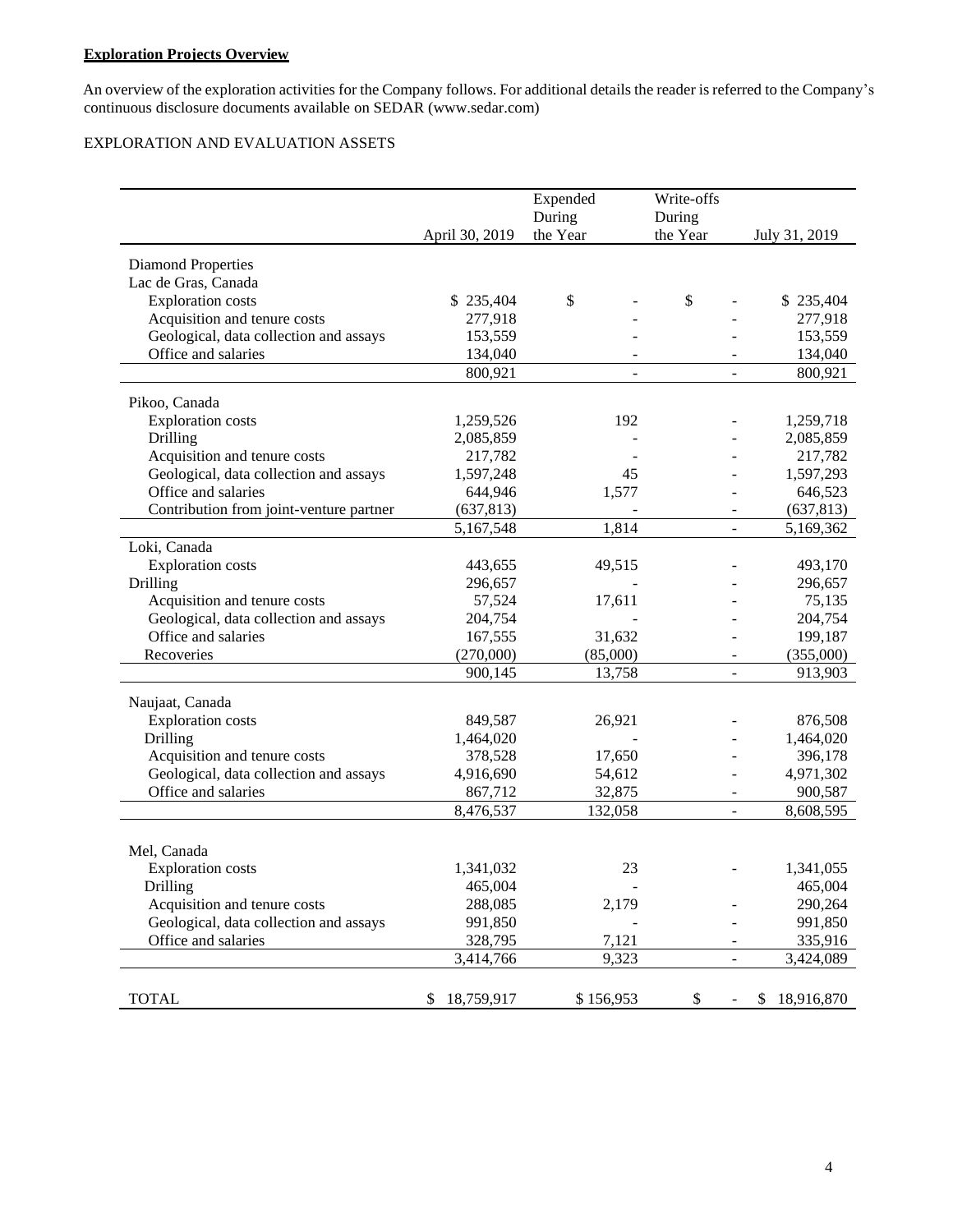Unless otherwise stated below, the Company's Canadian exploration activities are conducted under the supervision of Kenneth Armstrong, P.Geo. (ON), President and CEO of the Company.

# **Diamond Projects**

# Naujaat diamond project, Nunavut

The Naujaat diamond project is located near the community of Naujaat (Repulse Bay), Nunavut. A total of eight kimberlite pipes (Q1-4, A34, A42, A59, A76, A94, A97 and A152) have been identified within the project as well as a number of laterally extensive kimberlite dyke systems. The Q1-4 kimberlite, located just 7 km from the Company's laydown near the community of Naujaat, is the largest and most diamondiferous of the kimberlites discovered to date and hosts an important population of Type IaA - Ib fancy coloured, yellow to orangey yellow, diamonds.

On May 15, 2013 the Company confirmed an Inferred Mineral Resource for the 12.5 hectare Q1-4 kimberlite to be 26.1 million carats from 48.8 million tonnes total content of kimberlite with an average +1 DTC total diamond content of 53.6 carats per hundred tonnes (cpht) extending from surface to a depth of 205m. Additional resource upside in the form of a target for further exploration was estimated at between 7.9 to 9.3 million carats of diamonds from 14.1 to 16.6 million tonnes total content of kimberlite with an average +1 DTC total diamond content of 56.1 cpht, extending from 205m depth to 305m depth. Mineral resources that are not mineral reserves do not have demonstrated economic viability. The potential quantity and grade of a target for further exploration referred to above is conceptual in nature, there has been insufficient exploration to define a mineral resource, and it is uncertain whether further exploration will result in the target being delineated as a mineral resource. For information on the data verification, exploration information and the resource and target for further exploration estimation procedures please see the technical report dated May 13, 2013 which is available under the Company's profile at [www.sedar.com](http://www.sedar.com/) and on the Company's website [\(www.northarrowminerals.com\)](http://www.northarrowminerals.com/). The authors of the report were Barb Kupsch, P.Geol. and David Farrow, P.Geo.

Evaluation work completed by the Company since 2014 has included mini-bulk sampling (2014 and 2017) and delineation drilling (2017). Eleven drill holes were completed during the 2017 delineation drill program with approximately 2,440 m of kimberlite core recovered. The holes are part of a planned program to increase confidence in the Q1-4 geological model, including the target for further exploration (TFFE) between 205 and 305m below surface (- 135 to -235 meters above sea level "masl") outlined in the most recent May 2013 technical report on the project. Drilling tested all five major phases of the kimberlite and confirmed the kimberlite extends well beyond 305m below surface with the deepest drill hole terminated in kimberlite at a depth of 376 m below surface (approximately -311 masl). A more complete summary of the drilling results can be found in the Company's Management Discussion and Analysis for the year ended April 31, 2018.

|             | Number of Diamonds per Sieve Size (mm Square Mesh Sieve) |          |          |          |          |          |          |         |          |               |         |
|-------------|----------------------------------------------------------|----------|----------|----------|----------|----------|----------|---------|----------|---------------|---------|
|             |                                                          |          |          |          |          |          |          |         |          |               |         |
| $Q1-4$      | Sample                                                   | $+0.106$ | $+0.150$ | $+0.212$ | $+0.300$ | $+0.425$ | $+0.600$ | $+0.85$ | $+1.18$  | Total         | Total   |
| Unit        | Weight                                                   | $-0.150$ | $-0.212$ | $-0.300$ | $-0.425$ | $-0.600$ | $-0.850$ | $-1.18$ | $-1.70$  | <b>Stones</b> | Carats  |
|             | $_{\rm{Dry\,Kg}}$                                        |          |          |          |          |          |          |         |          |               | $+0.85$ |
|             |                                                          |          |          |          |          |          |          |         |          |               | mm      |
| A61         | 552.7                                                    | 320      | 281      | 206      | 174      | 91       | 50       | 11      | 6        | 1139          | 0.275   |
| A48b        | 186.8                                                    | 165      | 97       | 49       | 40       | 28       | 15       | 6       | $\Omega$ | 400           | 0.037   |
| A88         | 1031.8                                                   | 196      | 205      | 155      | 105      | 44       | 23       | 12      | 2        | 742           | 0.171   |
| Green       | 245.0                                                    | 73       | 51       | 34       | 24       |          | 2        |         | $\Omega$ | 192           | 0.007   |
| <b>GLOB</b> | 104.9                                                    | 36       | 41       | 21       | 13       | 10       | 5        |         |          | 128           | 0.015   |
| A48a        | 490.2                                                    | 246      | 218      | 116      | 67       | 44       | 16       | 3       | 2        | 712           | 0.070   |

During the year ended April 30, 2019, the Company announced microdiamond recoveries from samples of 2017 kimberlite drill core from units A61, A48a, A48b, A88, Green, and Glob, as disclosed below.

Microdiamond sampling focused on evaluating representative material from each kimberlite unit between surface and approximately 300m below surface. Results reported include samples from four of the five Q1-4 model units (A61, A88, A48a and A48b) and compare well with previous microdiamond recoveries from the kimberlite. The Green unit, which was first identified during the 2017 program, has since been recognized in several historic drill holes and, although of minor volumetric importance, is a distinct kimberlite phase from the other major units in Q1-4. The GLOB unit is a globular segregationary kimberlite of uncertain affiliation that may be distinct from, or part of, the A48a kimberlite unit.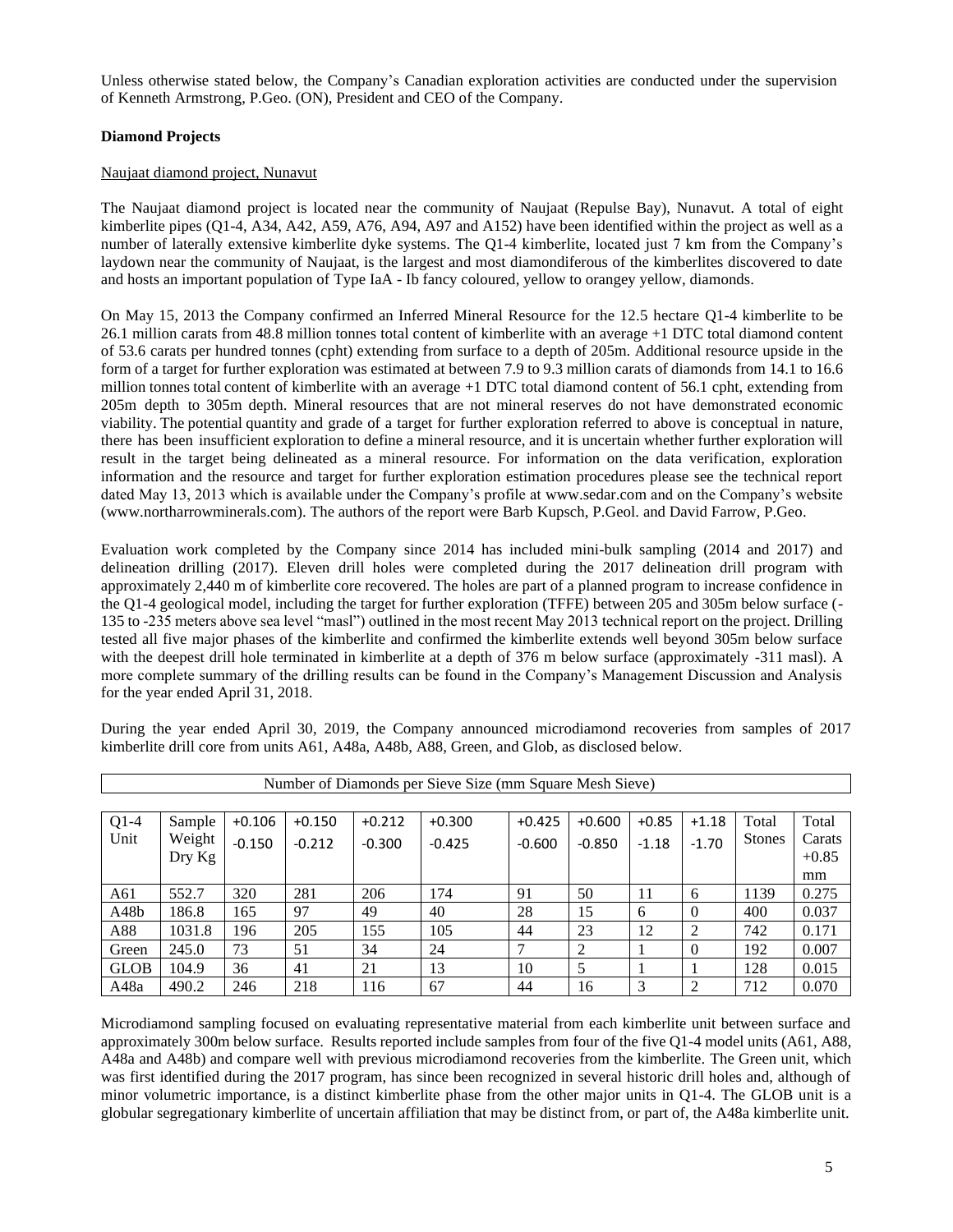The Company has collected two mini bulk samples from Q1-4, including a 210 tonne sample in 2017 of the A88 and Green kimberlite phases, and a 1353 tonne sample (A282014) collected in 2014 from the A28 phase. The 2017 sample was processed as three sub samples: C1 (Green Kimberlite phase), C2 (A88 kimberlite phase) and C3 (Mixed Green and A88). A summary of the diamond recoveries from the 2017 and 2014 bulk samples is provided in the table below, including the proportion of coloured (yellow to orangey yellow) diamonds recovered from the samples.

| Sample               | Weight       | # Diamonds | Carats | Sample Grade         |           | Proportion Yellow Diamonds <sup>1</sup> |
|----------------------|--------------|------------|--------|----------------------|-----------|-----------------------------------------|
|                      | (Dry tonnes) | $(+1$ DTC) |        | (cpht <sup>2</sup> ) | By Stones | By Carats                               |
| C1 <sup>3</sup>      | 27.06        | 344        | 8.46   | 31.2                 | 2.6%      | 3.1%                                    |
| C2 <sup>3</sup>      | 51.73        | 467        | 12.99  | 25.1                 | 9.9%      | 9.9%                                    |
| $C3^3$               | 131.04       | 1.180      | 42.80  | 32.6                 | 11.6%     | 28.2%                                   |
| $C1 + C2 + C3^{3,4}$ | 209.84       | 1.991      | 64.25  | 30.6                 | 10.7%     | 21.2%                                   |
| A282014 <sup>5</sup> | 1,353.3      | 11,083     | 384.28 | 28.4                 | 9.0%      | 21.5%                                   |

<sup>1</sup> includes very pale to pale to intense/dark yellow + green yellow diamonds; same colour breakdown as undertaken for sample A282014. <sup>2</sup>carats per hundred tonnes

<sup>3</sup> As reported in North Arrow news release dated February 28, 2018

<sup>4</sup> total 2017 Pit C sample determined by arithmetic

<sup>5</sup> As reported in North Arrow news release dated [May 5, 2015.](http://www.northarrowminerals.com/news/press_releases/2015/index.php?content_id=178)

It is management's opinion that Q1-4 represents a compelling under evaluated diamond resource that benefits from its large size and close proximity to tidewater and infrastructure of the Hamlet of Naujaat. The coloured (yellow to orangey yellow) diamonds are a distinguishing characteristic of the Q1-4 diamond population. A study of the nitrogen aggregation characteristics of the coloured diamonds has confirmed they are a distinct population of rare Type IaA - Ib coloured diamonds. In 2015, the Company initiated a polishing exercise on a selection of the coloured diamonds to provide information on their suitability for polishing, potential yield, and final polished colour. Results from this work have confirmed that i) a portion of the yellow diamond population are certifiable fancy orangey yellow diamonds that would be desirable for use in the luxury gem and jewelry trade and ii) the presence of these fancy coloured diamonds could have a significant positive impact on the overall value of the Q1-4 diamond population. As such the Company continues to focus on planning efforts for collection of a 10,000 tonne bulk sample from Q1-4 for the purpose of evaluating the diamond size distribution and value characteristics of the deposit, with particular emphasis on the fancy yellow to orangey yellow diamond population. Design planning is underway for the bulk sample program, including permitting, collection, transportation and processing options, as well as financing options for collecting the sample.

As part of planning for the bulk sample, the Company has been supporting an application by the Hamlet of Naujaat to construct a community access trail extending 14.8 km northeast of the community. The proposed access trail will pass approximately 1.5 km southeast of Q1-4 and could be used during further evaluation of the deposit, including collection of the proposed 10,000 tonne bulk sample. Use of the access trail would reduce the cost of a bulk sample by allowing sample collection and transportation to occur without helicopter support, reducing local air traffic disturbance, and increasing opportunities for local businesses and employment. The access trail will lie entirely within the community's municipal boundaries and the Hamlet has taken the lead on its design and construction as the proposed trail has a number of beneficial social and economic development outcomes, including increased tourism and education opportunities, access to natural aggregate sources and carving stone sources as well as improved and safer access to the land for traditional land use activities. North Arrow has been working with the Hamlet on routing, permitting and construction of the access trail, including sharing results of the Company's ecological mapping, engineering and archaeological studies of potential routes. During and subsequent to the period ended July 31, 2019 field studies supported by the Company have included freshet studies as well as ecologic mapping and engineering route design studies and archeological surveys. The Hamlet has received some initial funding from the Government of Nunavut, Department of Economic Development and Transportation's Community transportation Initiatives Program.

In May 2019 the Company initiated an engineering design and costing study of a small scale mobile diamond recovery plant that could be used as part of a future bulk sampling program.

The Naujaat project is subject to a 0.5% GOR and NSR on diamond, precious metal and base metal production from the project. The holder of this royalty will also receive a payment of \$2.5 million at the time the first royalty payment relating to the project is due.

The Naujaat project is also subject to a 3% net smelter royalty ("NSR") on metals and a 3% gross production royalty ("GPR") on the sale of industrial minerals, including diamonds. Subject to a November 2016 amending agreement, the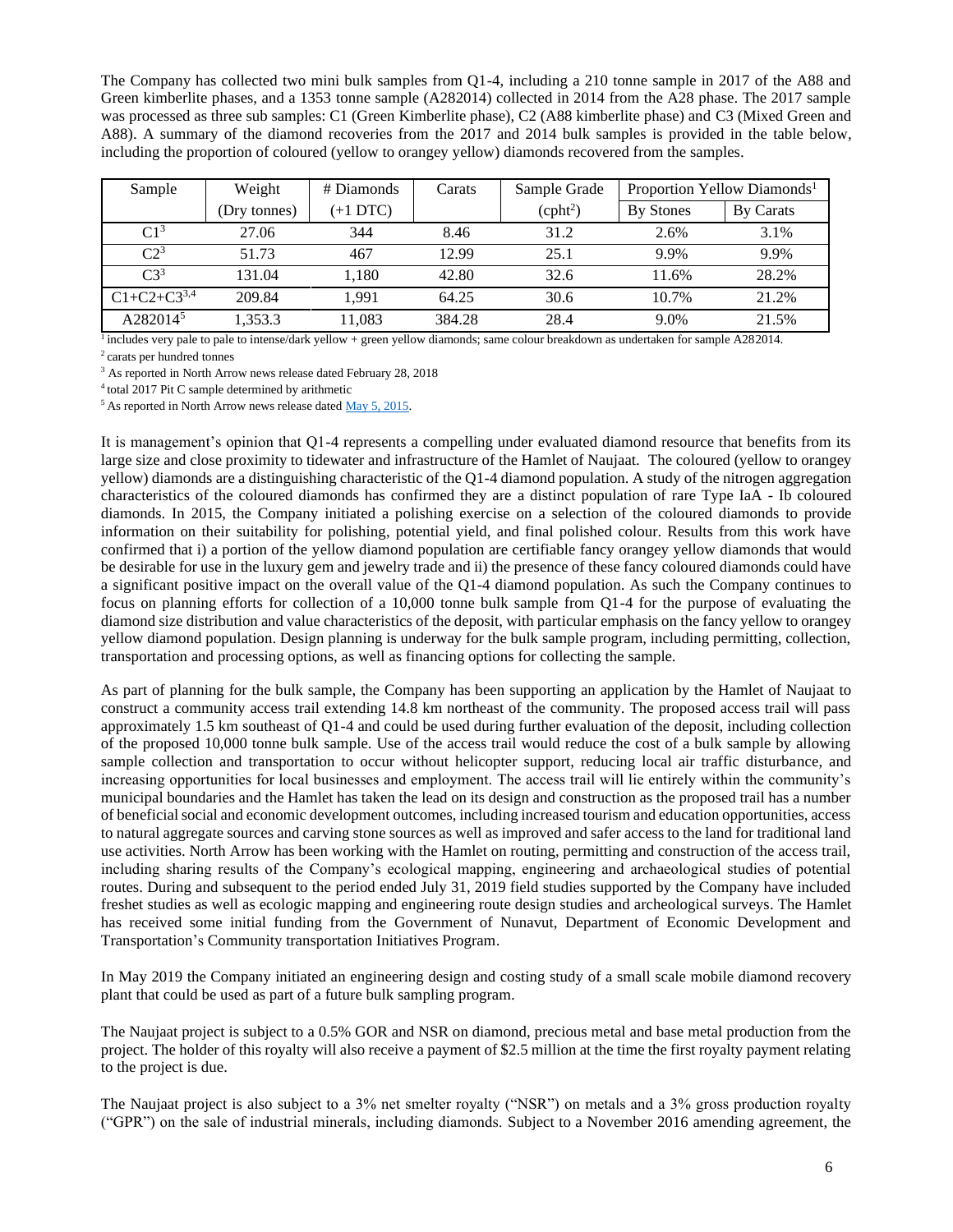NSR and GPR may each be reduced to 1% subject to future contingent cash payments to the royalty holder totalling \$5.15M and future staged exploration expenditures totalling \$20M.

### Pikoo diamond project, Saskatchewan

The Company's 100% owned Pikoo diamond project consists of 39,752 hectares of mineral claims located approximately 140 km east of La Ronge, Saskatchewan. An all-season road to the community of Deschambault Lake comes to within 6 km of the project's southern boundary. Three drilling programs (53 drill holes; 7,369m) have been completed at the project (2013, 2015, and 2016) and a total of 10 discrete kimberlite occurrences have been discovered. Microdiamond testing of five of the kimberlites have confirmed that the PK150, PK311, PK312, PK314, and PK346 kimberlites are diamondiferous. A full summary of the initial diamond results from these kimberlites can be found in the Company's MD&A's for the years ended April 30, 2014 and 2016 as well as the MD&A for the three months ended July 31, 2016.

All of the kimberlite occurrences within the Pikoo project have been discovered at or near the up-ice termination of welldefined kimberlite indicator mineral (KIM) trains. The trains have been geographically described as the South Pikoo target area (1 KIM train; four kimberlite discoveries); North Pikoo area (1 KIM train; 4 kimberlite discoveries) and the East Pikoo area (2 KIM trains, 2 kimberlite discoveries). A fourth target area, called Bear Lake, has been identified on the basis of a cluster of anomalous KIM results from till samples collected in the southern part of the project area. Detailed evaluations of the petrography of the discovered kimberlites in conjunction with diamond results, mineral abundances and core logging information have been conducted and indicate that additional, as yet undiscovered kimberlites are located in both the North Pikoo and South Pikoo areas.

During the period July 31, 2019 detailed helicopter borne magnetic surveys were flown over the PK150 and PK314 kimberlite areas.

The Pikoo project is subject to a 1% GOR and NSR on diamond, precious metal and base metal production and a contingent cash payment of \$1.25 million owing to the royalty holder at the time the first royalty payment is due.

### Loki Diamond Project – Northwest Territories

The Loki diamond project consists of 23 mineral claims covering approximately 12,898 ha, acquired by staking between 2013 and 2018 in the Lac de Gras region of the Northwest Territories. The Company holds a 100% interest in these claims, 19 of which are subject to 2% royalties on diamonds and base and precious metals. The Loki project mineral claims cover identified target areas to the southwest of Lac de Gras ('South Loki') and to the southeast of the Monument kimberlite cluster ('East Loki'). Subsequent to July 31, 2019, the Company completed the sale of additional royalty interests in the Loki Project to Umgeni. Under the terms of the agreement, Umgeni increased its existing royalty interests in nineteen Loki Project claims to 2% in exchange for the payment of \$266,000. Umgeni is a private company of which Chris Jennings, a director of the Company, is a beneficiary of the sole shareholder.

During the period ending July 31, 2019 the company conducted a summer ground truthing and till sampling program during which 190 samples were collected from the Loki project. Subsequent to the period ended July 31, 2019 the samples arrived at the processing laboratory. Kimberlite indicator mineral results are expected by the end of calendar 2019. During September 2019 ground magnetic surveys were completed on two target areas. Sample and geophysical survey results will be used to prioritize targets for exploration drilling.

During the period ended July 31, 2019 the Company was awarded a \$100,000 grant as part of the government of the Northwest Territories Mineral Incentives Program (MIP). The new MIP funding will be used to support a summer 2019 field program of till sampling, ground truthing and ground geophysical surveys in advance of renewed exploration drilling in the spring of 2020.

# Lac de Gras Diamond Project – Northwest Territories

The Lac de Gras Diamond project forms a very large, approximately 147,200 ha contiguous block of mineral claims and mining leases located within the Lac de Gras region of the Northwest Territories. The project area directly adjoins the mineral leases that host the Diavik diamond mine, located 10 km to the north, and the mineral claims of the Company's Loki project to the west. The Ekati diamond mine is located within 40 km to the northwest.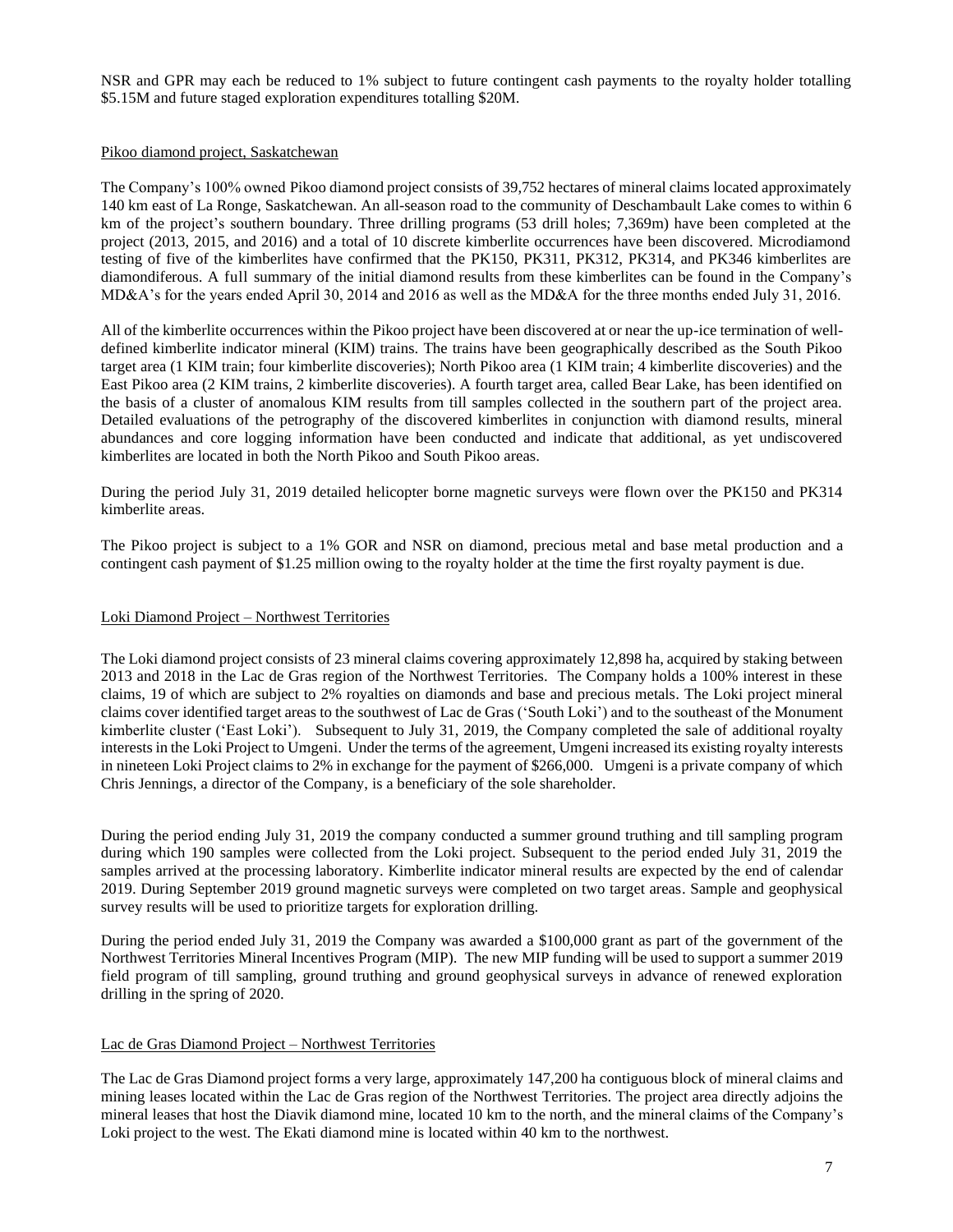The project is being evaluated under a joint venture arrangement between the Company and Dominion Diamond Mines. Dominion is the joint venture operator and exploration programs are managed by Aurora Geosciences of Yellowknife, NT. On May 21, 2019 the Company reported that it had been notified by Dominion of completion of a spring 2019 geophysics program that consisted of 13 total grids, including magnetic (11 grids; 465 line km), gravity (9 grids; 2,100 stations), and OhmMapper resistivity (5 grids; 90 line km) surveys. On July 4, 2019 the Company announced the start of a summer exploration program including LIDAR surveying, till suitability mapping, geophysical anomaly ground checking and exploration drilling.

On July 8, 2019 the Company announced it had been notified by Dominion that the first hole of the program had intersected kimberlite, representing the joint venture's first new kimberlite discovery on the property. The drill hole was testing a coincident resistivity/gravity/magnetic anomaly identified on Grid 4 from the spring program. The summer drill program concluded subsequent July 31, 2019 with a total of 10 drill holes testing 2 target areas. At the first target area, kimberlite was intersected in 6 of 7 drillholes. Detailed logging of this new kimberlite discovery (the Anchor kimberlite) is complete and samples will be shipped for KIM and microdiamond analyses. The Anchor kimberlite is described as a a dark grey, fine grain, macrocryst-poor, autolith-rich, segregationary, coherent kimberlite. Three drillholes tested a second target area where kimberlite was not intersected.

The Company has elected not to contribute its proportionate share of costs to all approved joint venture programs since 2016. Dominion has elected to fund each of these programs and budgets. The Company estimates its current interest in the joint venture is approximately 23%, and, assuming completion of the full \$2.87M 2019 program, further estimates its interest in the joint venture to fall to approximately 21%. The decision to not participate in the 2019 program and budget has allowed the Company to focus its exploration expenditures on the Naujaat, Mel, and Loki projects while retaining a meaningful interest in the LDG joint venture.

Pursuant to a previous acquisition agreement between the Company and Springbok Holdings Inc. ("Springbok") (Please see the Company's Annual Management Discussion and Analyses for the year ended April 30, 2016 for further details on the acquisition agreement), in the event the Company incurs \$2 million in joint venture expenditures on the Lac de Gras Joint Venture Property, the Company will issue to Springbok that number of common shares of the Company having a value of \$1 million.

# Mel Diamond Project – Nunavut

The Company maintains a 100% interest in the Mel diamond project. The project consists of approximately 56,075 hectares on the Melville Peninsula, Nunavut, approximately 140 km south of the community of Hall Beach and 210 km northeast of the community of Naujaat. The property is located within 18 km of tidewater and hosts several well defined kimberlite indicator mineral (KIM) trains. On October 16, 2017, the Company announced the prospecting discovery of the diamondiferous ML8 kimberlite near the up-ice termination of the northernmost KIM train. ML8 was identified in subcrop and float and a total of 23 diamonds greater than the 0.106mm sieve size were recovered from caustic fusion analyses of a 62.1 kg composite sample of the kimberlite.

During the year ended April 30, 2019 the Company completed the first ever exploration drilling of this new kimberlite field as well as work focused on the generation of new targets through till sampling and geophysical surveys. Six holes (787.5m) were drilled with kimberlite intersected in five holes testing the ML8 and ML345 targets. Details of the 2018 drill program and its results can be found in the Company's Management Discussion and Analysis for the Year ended April 30, 2019.

On November 13, 2018 and January 24, 2019, the Company reported the results of caustic fusion processing of 208 kg of ML8(Upper) kimberlite collected from the same subcropping location as the 2017 discovery. Results were also reported for 24 kg of kimberlite from ML(Lower) in drill hole 18-ML-03. The results are summarized in the following table along with the 2017 microdiamond results:

| Sample | Body       | Sample | $+0.106$       | $+0.150$ | $+0.212$ | $+0.300$       | $+0.425$ | $+0.600$ | $+0.850$ | Total         |
|--------|------------|--------|----------------|----------|----------|----------------|----------|----------|----------|---------------|
| Year   |            | Weight | $-0.150$       | $-0.212$ | $-0.300$ | $-0.425$       | $-0.600$ | $-0.850$ | $-1.18$  | <b>Stones</b> |
|        |            | Dry Kg |                |          |          |                |          |          |          |               |
| 2018   | ML8        | 24.15  | $\overline{0}$ |          | $\Omega$ | ∠              |          |          |          | 8             |
|        | $(Lower)*$ |        |                |          |          |                |          |          |          |               |
| 2018   | ML8        | 79.48  | 4              |          | 4        | $\overline{0}$ | $\theta$ | $\theta$ |          | 13            |
|        | $(Upper)*$ |        |                |          |          |                |          |          |          |               |
| 2018   | ML8        | 129.0  | −              |          | 8        | 6              |          |          |          | 33            |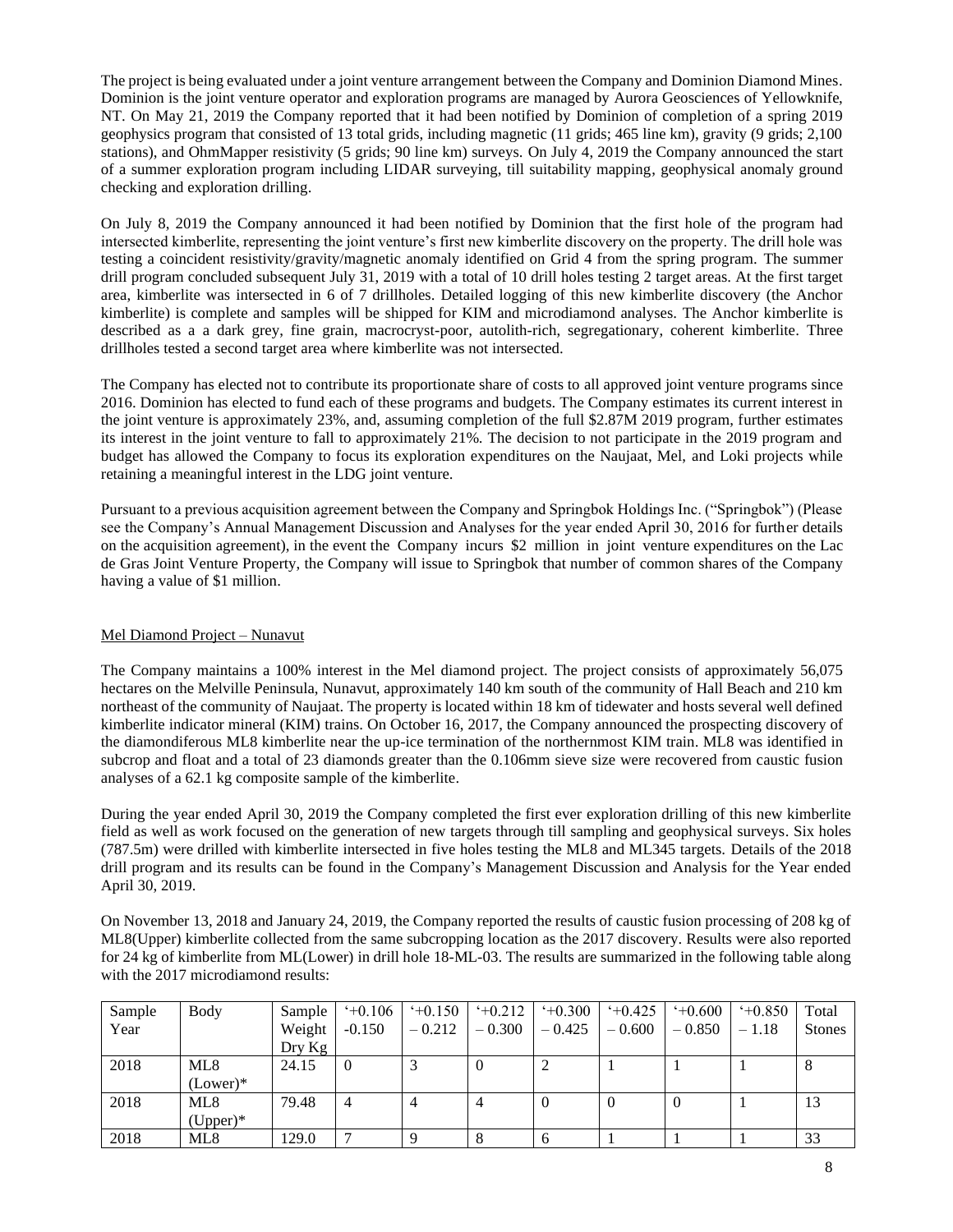|      | $J_{\text{pper}}$ <sup>**</sup> |      |  |   |  |  |                   |
|------|---------------------------------|------|--|---|--|--|-------------------|
| 2017 | ML <sub>8</sub>                 | 62.1 |  | - |  |  | $\sim$<br>ت<br>__ |
|      | $[nner]***$<br><b>UDU</b><br>.  |      |  |   |  |  |                   |

*\* Reported in North Arrow news release dated January 24, 2019*

*ML8 (Upper) samples collected at surface as float and/or subcrop*

A detailed till sampling was also completed during the 2018 field program with 447 samples providing complete coverage of the entire Mel Project area. Positive samples results have widened the North Mel KIM target (host of the ML8 and ML345 kimberlites) by at least 750m, to a total width of 3,600m. In particular, a sample returning 34 KIMs including Crpyrope, eclogitic garnet and Mg-Ilmenite, was collected approximately 1,200m north of the significantly diamondiferous ML-8 kimberlite occurrences and is interpreted as a potential fourth KIM train within the North Mel area. Sampling in the southern part of the property expanded the South Mel KIM target area including the most anomalous sample returned to date from this area (15 KIMsincluding Cr-pyrope, eclogitic garnet, and Mg-ilmenite). Next steps for the project include additional prospecting and till sampling to better define target areas, as well as further geophysics to better define drill targets at the head(s) of more well-defined KIM trains.

The Mel project is subject to a 1% GOR held by Anglo Celtic Exploration Ltd., a private company controlled by D. Grenville Thomas, a director of the Company. The Company retains the right to buy back half of the GOR (0.5%) for \$1 million at any time.

### Luxx Diamond Project – Nunavut

The Company maintains a 100% interest in the Luxx diamond project, Nunavut. The project was acquired to cover unexplained KIM trains identified from public datasets and consists of approximately 2,300 acres on the tidewater of Chesterfield Inlet, approximately 60 km from the community of Chesterfield Inlet and 100 km north of the community of Rankin Inlet. The project includes at least one, and possibly three KIM trains comprised of Mg-ilmenite, pyrope and eclogitic garnet. The Company presently has the required permits to allow for exploration drilling of targets on the property. During fiscal 2019, the Company wrote-off \$355,247 of exploration and evaluation expenses related to the property due to the lack of active exploration on the property over the last three years.

The Luxx project is subject to a 1% GOR held by Anglo Celtic Exploration Ltd., a private company controlled by D. Grenville Thomas, a director of the Company. The Company retains the right to buy back half of the GOR (0.5%) for \$1 million at any time.

# **Gold and Other Projects**

# Hope Bay ORO Gold Project – Nunavut

The Company's 100% owned ORO gold property is strategically located on tide water covering the northern end of the Hope Bay Volcanic Belt, approximately 3.25km to the north of TMAC Resources' Doris gold mine. Gold mineralization at the Doris gold mine occurs along a well-defined stratigraphic volcanic contact, which extends northward onto the ORO property. The ORO property hosts numerous gold showings and potentially gold bearing structures including the Elu shear zone and Wombat zone.

# **SUBSEQUENT EVENTS/PROPOSED TRANSACTIONS**

Subsequent to July 31, 2019 the Company completed the sale of royalty interests in the Loki Diamond Project to Umgeni Holdings International Limited. Under the terms of the agreement Umgeni has increased its royalty interest in certain Loki Project mineral claims to 2.0% in exchange for payment of \$266,000 to North Arrow. The royalties consist of net smelter return royalties on base and precious metals and a gross overriding royalty on diamonds. Umgeni is a private company of which a director of the Company is a beneficiary of the sole shareholder.

*<sup>\*\*</sup>Reported in North Arrow news release dated November 13, 2018 \*\*\* Previously reported in North Arrow news release dated October 17, 2017*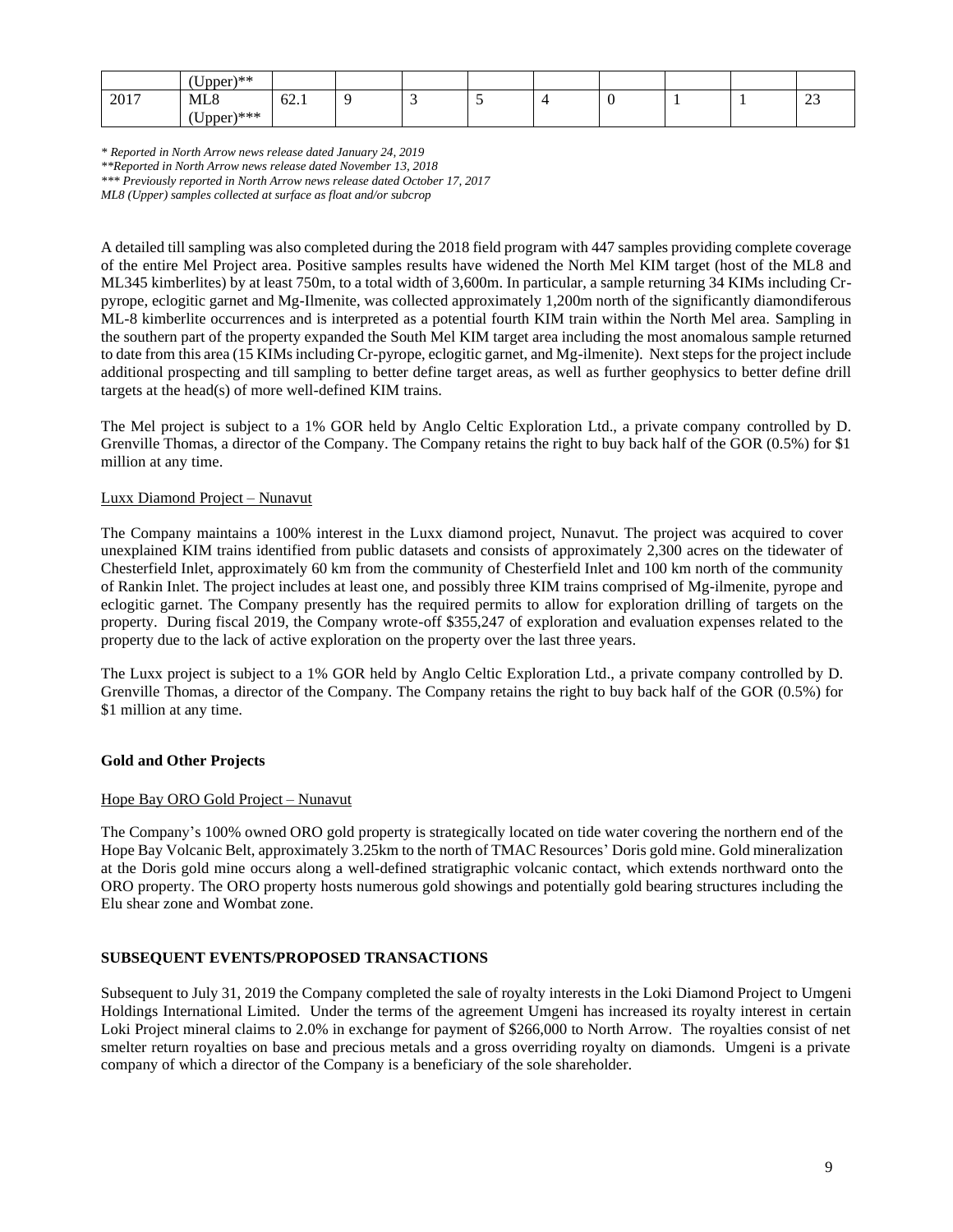# **FINANCIAL CONDITION, LIQUIDITY, CAPITAL RESOURCES, OPERATIONS AND FINANCIAL RESULTS**

### **Overall performance**

|                                                                                  | <b>July 31, 2019</b>                        |    | April 30, 2019                     | April 30, 2018                        |
|----------------------------------------------------------------------------------|---------------------------------------------|----|------------------------------------|---------------------------------------|
| <b>Current assets</b><br><b>Non-current assets</b><br><b>Current liabilities</b> | \$<br>1,552,535<br>19,094,831<br>(539, 635) | \$ | 648.992<br>18,830,423<br>(496,517) | 1,026,379<br>16,404,232<br>(437, 497) |
| Long-term liabilities                                                            | (36, 915)                                   |    | $\overline{\phantom{0}}$           |                                       |
| Shareholders' equity                                                             | \$<br>20,070,816                            | S  | 18,982,898                         | 16,993,114                            |

### **Financing/Use of Proceeds**

On May 18, 2017, the Company completed a non-brokered private placement of 20,000,000 units at a price of \$0.25 per unit for gross proceeds of \$5,000,000. Each unit consisted of one common share and one common share purchase warrant. Each warrant entitles the holder to purchase one additional common share at a price of \$0.40 per share for a period of three years. The proceeds raised were used for drilling and mini-bulk sampling programs at the Loki and Naujaat projects, ongoing exploration work at other projects and working capital. On July 31, 2019, the Company extended the expiry date of the warrants by two years and reduced the exercise price of the warrants to \$0.225.

On June 19, 2018, the Company completed a non-brokered private placement of 10,135,000 flow-through shares at a price of \$0.20 per share and 6,481,717 units at a price of \$0.17 per unit for gross proceeds of \$3,128,892. Each unit consisted of one common non-flow-through share and one common share purchase warrant. Each warrant entitles the holder to purchase one additional common share at a price of \$0.30 per share for a period of two years. The proceeds raised were used for drilling and sampling programs at the Mel, Loki, and Naujaat projects as well as ongoing exploration work on other projects and working capital. On July 31, 2019, the Company extended the expiry date of the warrants by two years and reduced the exercise price of 5,070,887 of the warrants to \$0.225.

On July 31, 2019, the Company issued 17,904,286 units at a price of \$0.07 per unit for gross proceeds of \$1,253,300. Each unit consisted of one common share and a transferrable warrant that entitles the holder to purchase one additional share at a price of \$0.10 for a period of 60 months. Finders' fees and costs of \$24,171 were payable in connection with the private placements. At July 31, 2019 the Company's market price was \$0.06 per share: accordingly, \$179,043 of the proceeds were assigned to the value of the warrants under the residual method.

# **Results of Operations**

During the three months ended July 31, 2019 (the "current quarter"), the Company recorded a loss of \$181,246 or \$0.00 per share. This is compared with a loss of \$539,912 or \$0.01 per share for the three months ended July 31, 2018 (the "comparative quarter"). The \$358,666 decrease in the loss for the current quarter was largely due to reduced sharebased compensation and advertising, promotion and travel costs. These cost reductions were offset by a reduction in other income from deferred premiums. Other income from deferred premiums arises when a Company completes a flow-through share financing at a premium to the market and incurs Canadian exploration expenditures. During the current quarter the Company did not complete any flow-through share financings and accordingly did not realize other income on any premium paid by investors.

Expenses for the current quarter were \$206,597 (comparative quarter - \$607,807) a decrease of \$401,210 from the comparative quarter. The decrease in expenses during the current quarter was largely related to reduced share-based compensation \$40,035 (comparative quarter - \$432,994) on the vesting of options. Share-based compensation is a noncash charge calculated using a Black-Scholes Option Pricing Model.

In addition, to the decreased expenses during the current quarter the Company gained \$24,581 (comparative quarter – lost \$33,667) on marketable securities and recorded \$nil (comparative quarter - \$100,336) of other income. The other income that was recorded in the comparative quarter reflects a portion of the premium investors paid to purchase flow through shares.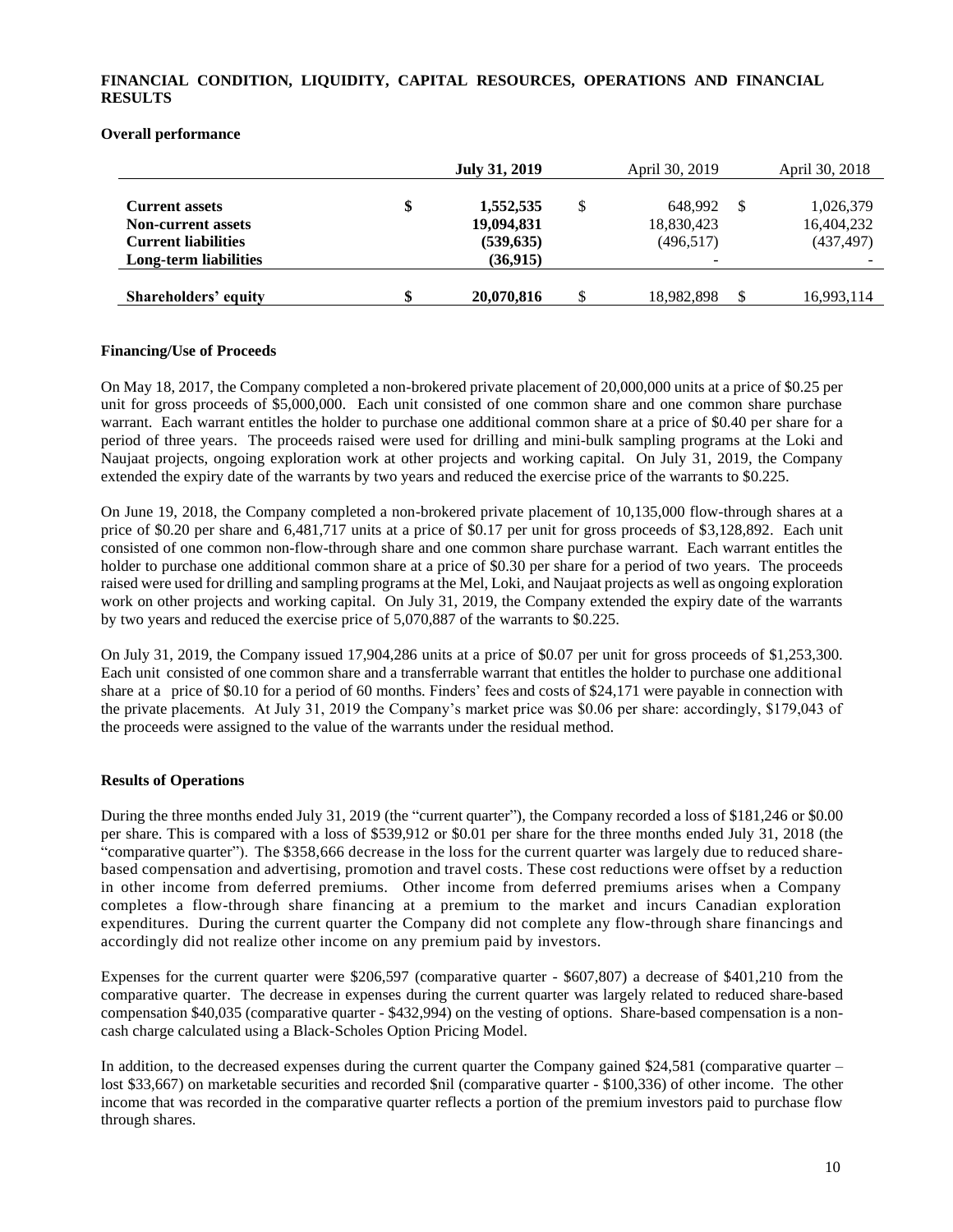#### **Summary of quarterly results**

The following table sets out selected unaudited quarterly financial information of North Arrow and is derived from the Company's unaudited quarterly consolidated financial statements prepared by management. The Company's interim financial statements are prepared in accordance with IFRS and are expressed in Canadian dollars.

| <b>Ouarter Ending</b><br>Interest Income |    |        |     | Income or (Loss)<br>from Continued<br><b>Operation and Net</b><br>Income (Loss) |               | <b>Basic Earnings</b><br>(Loss) per share<br>from Continued<br>Operation and Net<br>Income (Loss) | Earnings (Loss) per<br>share |        |  |
|------------------------------------------|----|--------|-----|---------------------------------------------------------------------------------|---------------|---------------------------------------------------------------------------------------------------|------------------------------|--------|--|
| July 31, 2019                            | \$ | 250    | \$  | (181, 246)                                                                      | <sup>\$</sup> | $(0.00)$ \$                                                                                       |                              | (0.00) |  |
| April 30, 2019                           | \$ | 1.704  | \$. | (673.271)                                                                       | <sup>\$</sup> | $(0.01)$ \$                                                                                       |                              | (0.01) |  |
| January 31, 2019                         | \$ | 413    | \$  | (242, 151)                                                                      | <sup>\$</sup> | $(0.00)$ \$                                                                                       |                              | (0.00) |  |
| October 31, 2018                         | \$ | 910    | \$. | (5,418)                                                                         | <sup>\$</sup> | $(0.00)$ \$                                                                                       |                              | (0.00) |  |
| July 31, 2018                            | \$ | 222    | \$  | (539, 912)                                                                      | <sup>\$</sup> | $(0.01)$ \$                                                                                       |                              | (0.01) |  |
| April 30, 2018                           | \$ | 5,245  | \$. | (158, 735)                                                                      | <sup>\$</sup> | $(0.00)$ \$                                                                                       |                              | (0.00) |  |
| January 31, 2018                         | \$ | 4.540  | \$  | (191, 924)                                                                      | <sup>\$</sup> | $(0.00)$ \$                                                                                       |                              | (0.00) |  |
| October 31, 2017                         | \$ | 10,599 | \$  | (222, 697)                                                                      | \$            | $(0.00)$ \$                                                                                       |                              | (0.00) |  |

### **Variations in Quarterly Results**

The Company's quarterly results can be affected by many factors such as seasonal fluctuations, variations in capital markets, the write-off of capitalized amounts, stock-based compensation costs, tax recoveries and legal matters.

The \$181,246 loss for the first quarter of fiscal 2020 reflects the Company's ongoing administration costs, increased depreciation on leased assets arising from the adoption of IFRS 16 and share-based compensation of \$40,035.

The \$673,271 loss for the fourth quarter of fiscal 2019 reflects the Company's ongoing administration costs, the writeoff of \$355,247 of exploration and evaluation assets and share based compensation costs of \$112,429.

The \$242,151 loss for the third quarter of fiscal 2019 reflects the Company's ongoing administration costs and share based compensation costs of \$85,220 reduced by income, recoveries and gains of \$14,189. The income was primarily a result of the Company conducting Canadian exploration and crediting to operations \$30,609 of the premium it received on a flow through financing.

The \$5,418 loss for the second quarter of fiscal 2019 reflects the Company's ongoing administration costs, and share based compensation costs of \$85,220 reduced by income, recoveries and gains of \$227,153. The income was primarily a result of the Company conducting Canadian exploration and crediting to operations \$173,105 of the premium it received on a flow through financing.

The \$539,912 loss for the first quarter of fiscal 2019 reflects the Company's ongoing administration costs, share based compensation costs of \$432,994, other income of \$100,336 and no recovery of exploration and evaluation expenses on the disposition of non-core assets.

The \$158,735 loss for the fourth quarter of fiscal 2018 reflects the Company's ongoing administration costs, share based compensation costs of \$32,294 and increased advertising, promotion and travel costs.

The \$191,924 loss for the third quarter of fiscal 2018 reflects the Company's ongoing administration costs, share based compensation costs of \$54,196 and increased advertising, promotion and travel costs.

The \$222,697 loss for the second quarter of fiscal 2018 reflects the Company's ongoing administration costs, share based compensation costs of \$62,445 and increased advertising, promotion and travel costs.

# **Financial Position July 31, 2019 compared to April 30, 2019**

At July 31, 2019, the Company had cash of \$1,407,764, exploration and evaluation assets of \$18,916,870, right-of-use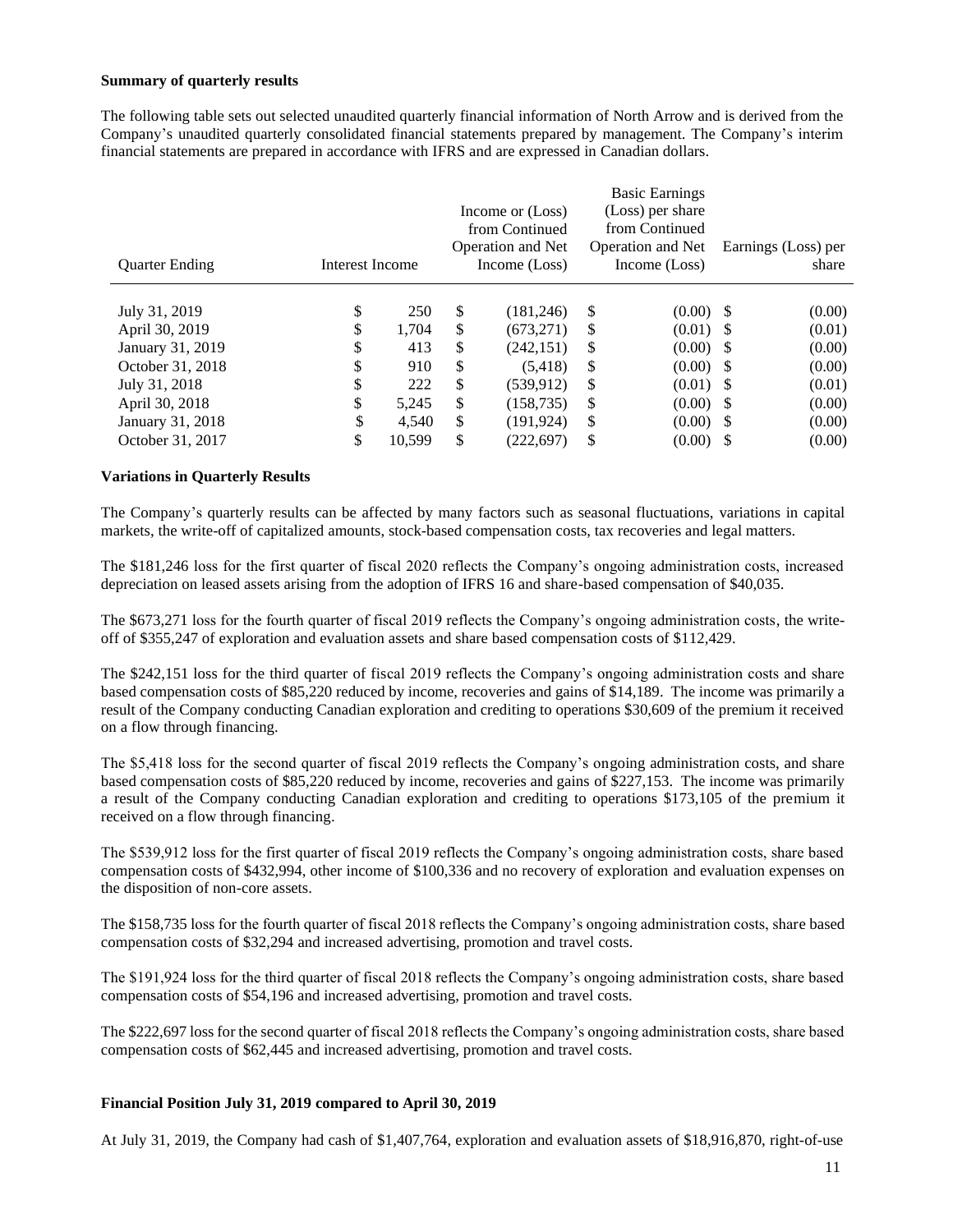assets of \$111,877, accounts payable and accrued liabilities of \$465,540, lease liabilities of \$111,010 and shareholders' equity of \$20,070,816. These amounts are compared to cash of \$509,085, exploration and evaluation assets of \$18,759,917, current liabilities of \$496,517 and shareholders' equity of \$18,982,898 at April 30, 2019. The improvement in the Company's financial position at July 31, 2019 as compared to April 30, 2019 is largely due to the Company completing a financing for gross proceeds of \$1,253,300. In addition, during the first quarter of 2020 the Company was required to adopt IFRS 16 which has resulted in the capitalizing its office and equipment leases and recording the respective lease liabilities.

During the first quarter of fiscal 2020 the Company incurred a loss of \$181,246 compared to a loss of \$539,912 for the comparative quarter of fiscal 2019. During the first quarter of 2020 the Company had expenses of \$206,597 (comparative quarter - \$607,807). Included in expenses for the current quarter is \$40,035 (comparative quarter - \$432,994) of share-based compensation costs.

During the first quarter of fiscal 2020, the Company continued exploration and evaluation activities on its projects and incurred exploration and evaluation expenditures of \$156,953 (comparative quarter - \$824,088).

### **Liquidity**

At July 31, 2019 the Company had working capital of \$1,012,900 compared to a working capital of \$152,475 at April 30, 2019. The increase in working capital is largely a result of the Company completing a private placement financing during the quarter for gross proceeds of \$1,253,300. Included in accounts payable and accrued liabilities is a \$241,000 provision for the demobilization costs related to the MEL project in Nunavut. The \$241,000 provision is an estimate of costs required to demobilize the project's related exploration equipment should the Company not undertake additional drilling within the next two years. During the current quarter the Company's cash position increased \$898,679 (comparative quarter – increased - \$2,218,651) as a result of cash expenditures of \$153,423 (comparative quarter - \$189,454) and \$157,009 (comparative quarter - \$630,618) spent on operating and investing activities respectively and completion of \$1,209,111 (comparative quarter - \$3,038,723) of financing activities.

#### **Operating activities**

During the current quarter the Company's operating activities used \$153,423 (comparative quarter - \$189,454) of cash. The use of cash in operating activities during the current quarter reflects the Company's funding of a loss of \$181,246 (comparative quarter – \$539,912) adjusted for both non-cash gains and expenditures and the use of cash of \$11,204 (comparative quarter – use of \$19,600) for funding changes in items such as accounts receivable, prepaid expenses and accounts payable.

Non-cash gains and expenditures consist of share-based compensation \$40,035 (comparative quarter - \$432,994), depreciation \$22,323 (comparative year - \$3,733), other income – deferred premium \$nil (comparative quarter - \$100,336), finance costs on leases \$1,250 (comparative quarter - \$nil) and a gain of \$24,581 (comparative quarter – loss of \$33,667) on marketable securities.

#### **Investing activiti**es

During the current quarter the Company's investing activities used \$157,009 (comparative quarter - \$630,618) of cash. During the current quarter the Company used \$227,590 (comparative quarter - \$630,618) to evaluate its exploration and evaluation assets. The investing expenditures for the current year were reduced by the cash the Company received of \$70,581 (comparative quarter - \$nil) from the sale of marketable securities.

#### **Financing activities**

During the current quarter the Company raised net proceeds of \$1,229,129 (comparative quarter - \$3,038,723) from the issuance of units by way of a private placement and paid down \$20,018 (comparative quarter - \$nil) of the lease liabilities.

#### **Capital Resources**

The Company's financial condition and future prospects are significantly affected by overall economic conditions. The Company has no source of operating revenue and relies on equity financings, joint ventures and warrant and stock option exercises to further exploration on its properties.

The Company's long-term financial success is dependent on management's ability to discover and develop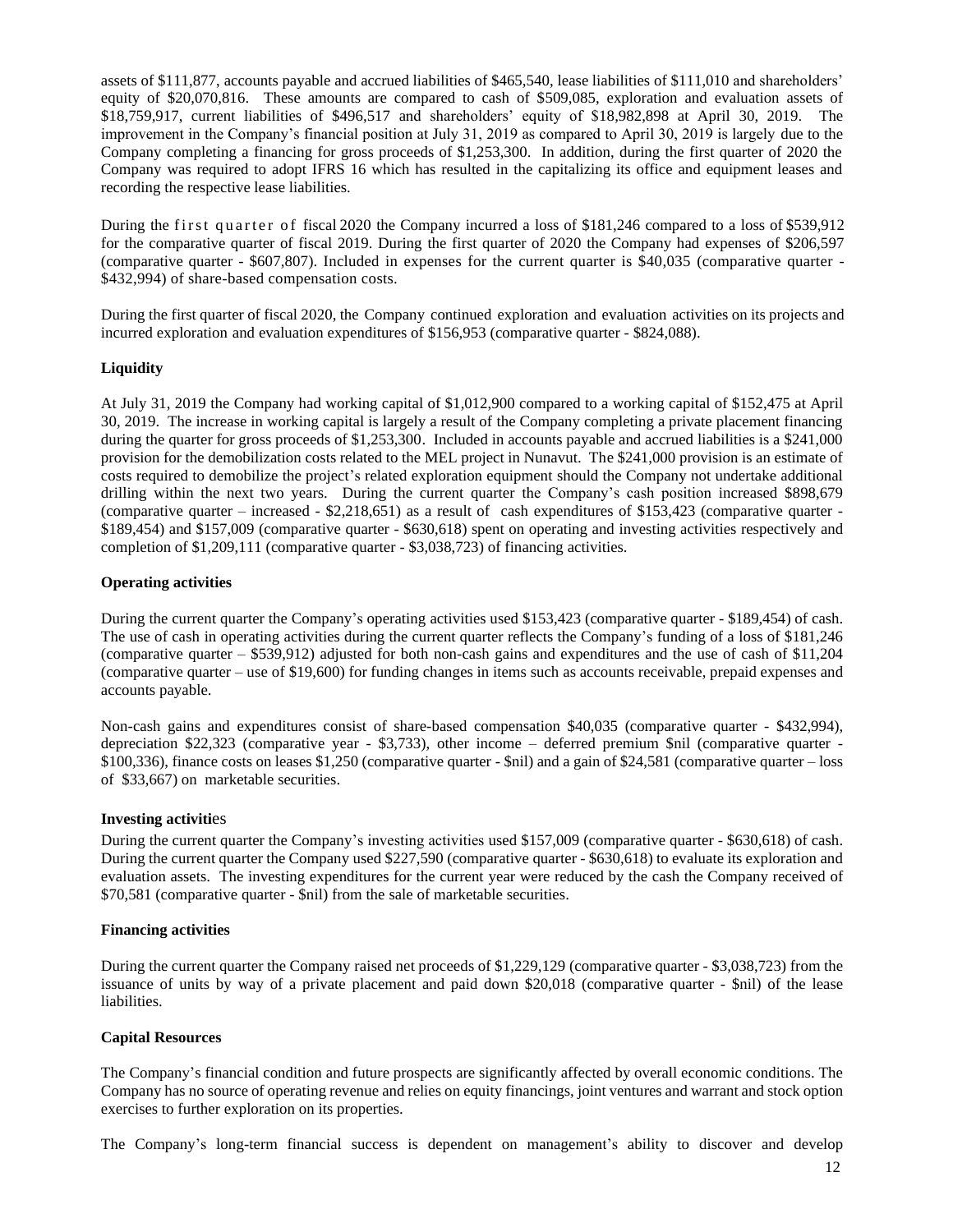economically viable mineral deposits. Actual funding requirements may vary from those planned due to a number of factors, including the progress of exploration activity and the Company's ability to raise additional funds on favourable terms. Management recognizes there will be risks involved that may be beyond their control. The Company intends to continue to use various strategies to minimize its dependence on equity capital, including the securing of joint venture partners where appropriate.

The Company's ability to generate cash is very much affected by the current market conditions, its share price and thirdparty interest in its assets. In the current equity market, funds for companies at an early/grass-roots stage of exploration are limited and dilution to existing shareholders from an equity financing increases as the share price decreases. The Company has no credit facilities that could be used for ongoing operations because it has no operating cash flow.

In order to finance the Company's exploration programs and to cover administrative and overhead expenses, the Company raises money through equity sales, from the exercise of convertible securities and, in the past, from the sale of investments. Although the Company has had past success in obtaining financing, there can be no such assurance that it will be able to obtain adequate financing in the future or that the terms of any financing will be favourable. Many factors influence the Company's ability to raise funds, including the state of the resource market and commodities prices and, the climate for mineral exploration.

The Company's management actively manages its landholdings in an effort to keep those landholdings with the greatest exploration potential in good standing for as long as possible. The Company's management regularly reviews its cash position against future plans and makes decisions regarding these plans accordingly.

The Company completed a financing for gross proceeds of \$1,253,300 in July 2019 to further exploration efforts at its various exploration properties and to maintain its listing on the TSXV. The Company is seeking to minimize variable expenses to the extent possible and may seek joint venture partners to continue to further exploration of its mineral properties.

### **Risks and Uncertainties**

### Industry

An investment in natural resource companies involves a significant degree of risk. The degree of risk increases substantially where the Company's properties are in the exploration as opposed to the development stage. Investment in the securities of the Company should be considered as highly speculative due to the nature of the Company's business. The following additional risk factors should be given special consideration.

# Exploration, Development and Mining Risks

Exploring and developing mineral resource projects bears a high potential for all manner of risks. Additionally, few exploration projects successfully achieve development due to factors that cannot be predicted or foreseen. Moreover, even one such factor may result in the economic viability of a project being detrimentally impacted such that it is neither feasible nor practical to proceed. Mineral exploration involves many risks, which even a combination of experience, knowledge and careful evaluation may not be able to overcome. Operations in which the Company has a direct or indirect interest will be subject to all the hazards and risks normally incidental to exploration, development and production of diamonds and base/precious metals, any of which could result in work stoppages, damage to property, and possible environmental damage. If any of the Company's exploration programs are successful, there is a degree of uncertainty attributable to the calculation of resources and reserves and the corresponding grades that could be mined or dedicated to future production. Until reserves are actually mined and processed, calculations of quantity and grade must be considered as estimates only. In addition, the quantity of resources and reserves may vary depending on diamond or metal prices. Any material change in resources and reserves, including grade or recovery ratio, may affect the economic viability of the Company's properties. In addition, there can be no assurance that diamond and metal recoveries in smallscale laboratory tests will be duplicated in larger scale tests under on-site conditions or during production. The Company closely monitors its activities and those factors, which could impact them, and employs experienced consulting, engineering, and legal advisors to assist in its risk management reviews.

The Company's properties are currently being assessed for exploration and as a result, the Company has no source of operating cash flow. Failure to obtain additional financing could result in a delay or indefinite postponement of further exploration. Development of the Company's mineral properties will only follow upon obtaining satisfactory exploration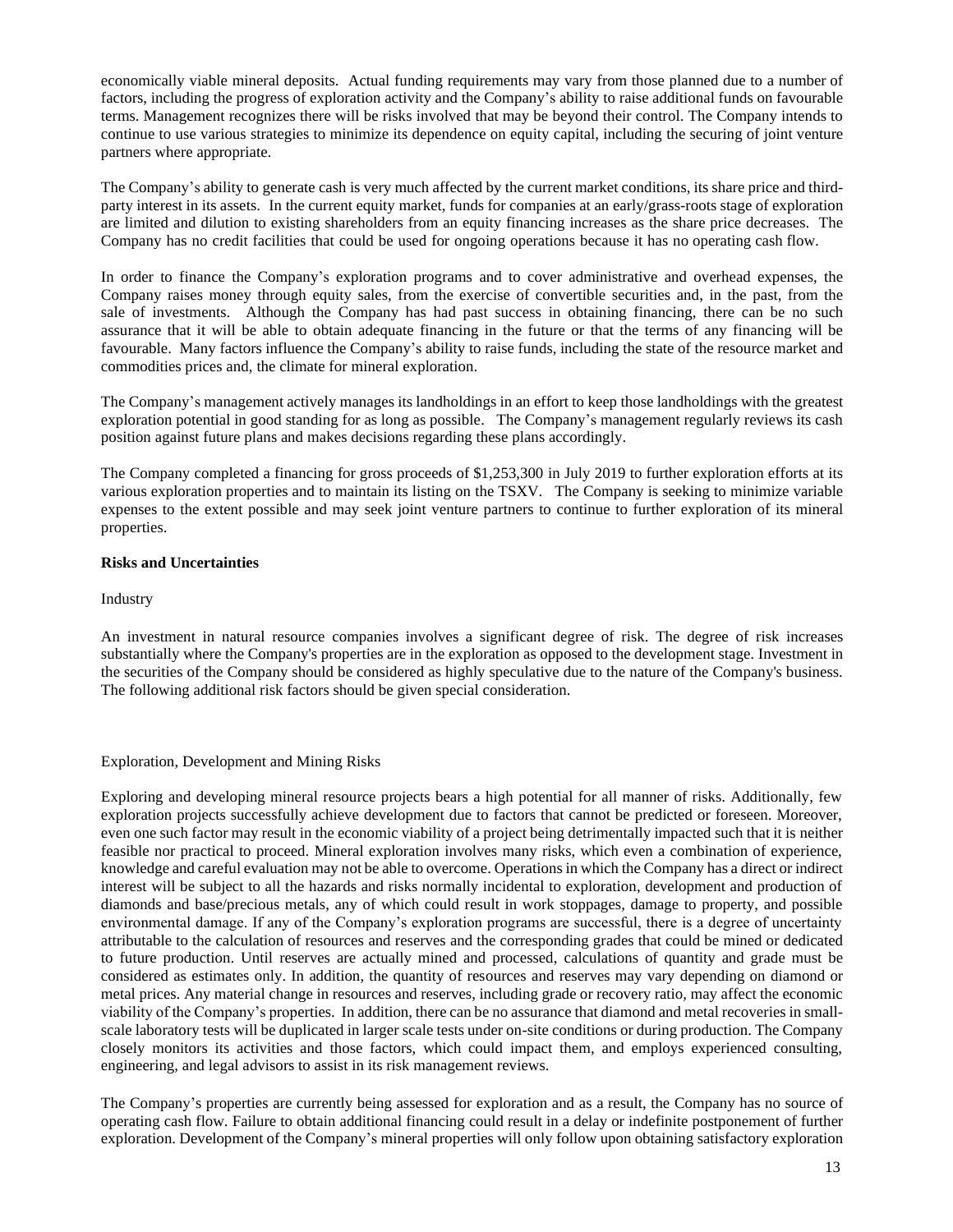results. Mineral exploration and development involves a high degree of risk and few properties that are explored are ultimately developed into producing mines. There is no assurance that the Company's mineral exploration and development activities will result in any discoveries of mineralization that can be converted into resources or reserves. The long-term profitability of the Company's operations will be in part directly related to the cost and success of its exploration programs, which may be affected by a number of factors. Substantial expenditures are required to establish resources and reserves through drilling, to develop metallurgical processes to extract the metal or diamonds, in the case of new properties, to develop the mining and processing facilities and infrastructure at any site chosen for mining. Although substantial benefits may be derived from the discovery of a major mineralized deposit, no assurance can be given that minerals will be discovered in sufficient quantities to justify commercial operations or that the funds required for development can be obtained on a timely basis.

#### Foreign Operation Risks

Historically, the majority of the Company's expenses have been denominated in Canadian Dollars so its exposure to foreign exchange risk has been limited. Exploration activities outside of Canada can expose the Company to foreign exchange risk. Presently, the Company does not have foreign operations or use foreign-exchange contracts to mitigate this risk, but that may change in future, depending upon the size of the Company's exploration programs denominated in currencies other than the Canadian Dollar.

#### Insurance

The Company's involvement in the exploration for mineral properties may result in the Company becoming subject to liability for pollution, property damage, personal injury or other hazards. Although the Company may have insurance to address many risks, such insurance has limitations on liability that may not be sufficient to cover the full extent of such liabilities. In addition, such risks may not, in all circumstances be insurable or, in certain circumstances, the Company may elect not to obtain insurance to deal with specific risks due to the high premiums associated with such insurance or other reasons. The payment of such uninsured liabilities would reduce the funds available to the Company. The occurrence of a significant event that the Company is not fully insured against, or the insolvency of the insurer of such event, could have a material adverse effect on the Company's financial position, results of operations or prospects.

#### Environmental Risks

All phases of the mineral exploration and development business present environmental risks and hazards and are subject to environmental legislation. Environmental legislation provides for, among other things, restrictions and prohibitions on spills, releases or emissions of various substances used and or produced in association with mineral exploration and mining operations. The legislation also requires that facility sites be operated, maintained, abandoned and reclaimed to the satisfaction of applicable regulatory authorities. Compliance with such legislation can require significant expenditures and a breach may result in the imposition of fines and penalties, some of which may be material. Environmental legislation is evolving in a manner expected to result in stricter standards and enforcement, larger fines and liability and potentially increased capital expenditures and operating costs. The discharge of pollutants into the air, soil or water may give rise to liabilities to foreign governments and third parties and may require the Company to incur costs to remedy such discharge. No assurance can be given that the application of environmental laws to the business and operations of the Company will not result in a curtailment of production or a material increase in the costs of production, development or exploration activities or otherwise adversely affect the Company's financial condition, results of operations or prospects.

#### Prices, Markets and Marketing of Diamonds and Base/Precious Metals

The Company's revenues, if any, are expected to be in large part derived from the mining and sale of diamonds and base/precious metals or interests related thereto. The price of those commodities has fluctuated widely, particularly in recent years, and is affected by numerous factors beyond the Company's control including international economic and political trends, expectations of inflation, currency exchange fluctuations, interest rates, global or regional consumptive patterns, speculative activities, increased production due to new mine developments and improved mining and production methods. The effect of these factors on the price of diamonds and base/precious metals, and therefore the economic viability of any of the Company's exploration projects, cannot accurately be predicted.

The marketability of any minerals acquired or discovered may be affected by numerous factors which are beyond the control of the Company and which cannot be accurately predicted, such as the proximity and capacity of milling facilities, mineral markets and processing equipment and governmental regulations including regulations relating to royalties, allowable production and importing and exporting of minerals.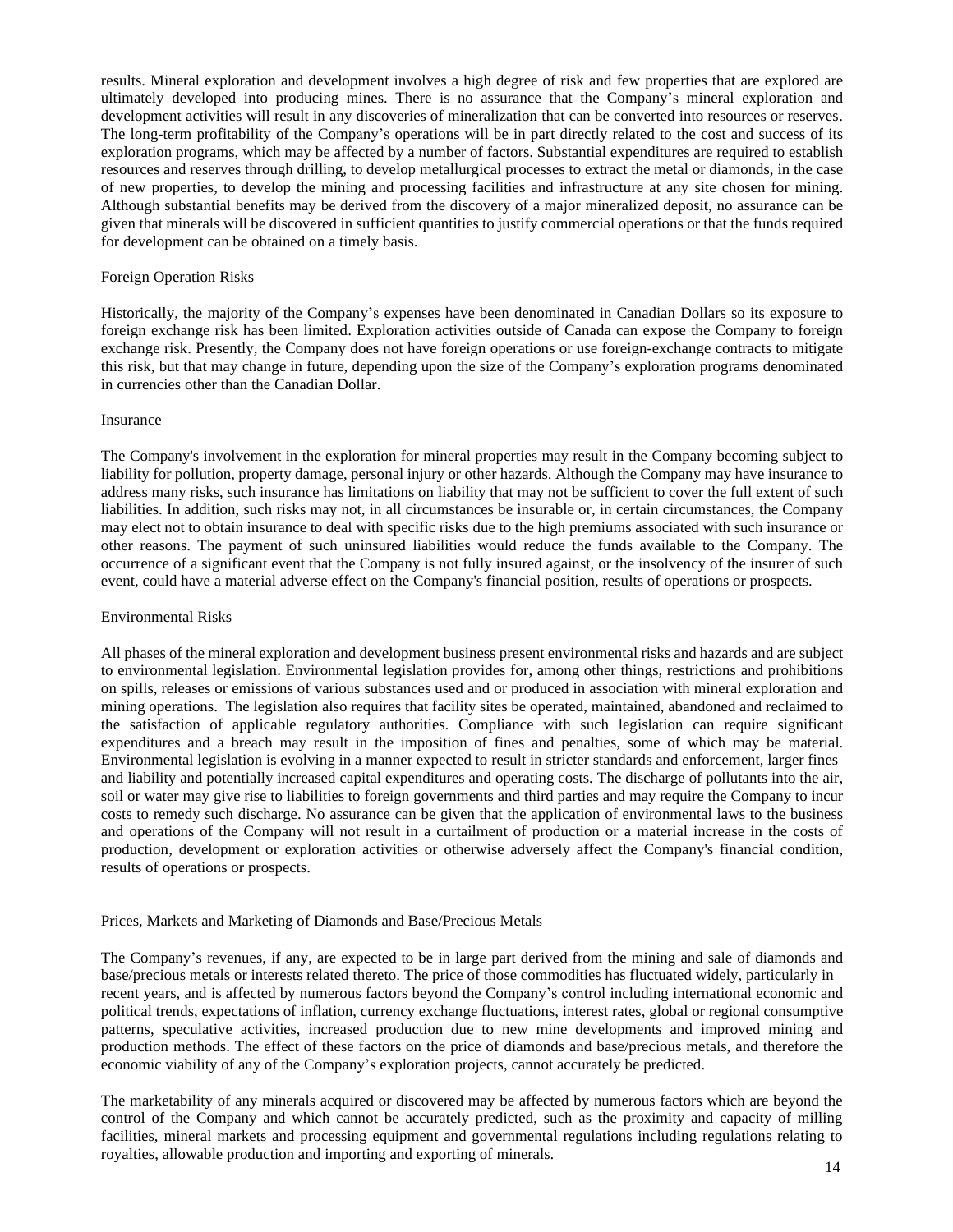#### Substantial Capital Requirements and Liquidity

The Company anticipates that it will make substantial capital expenditures for the acquisition, exploration, development and production of its mineral properties in the future. The Company currently has no revenue and may have limited ability to expend the capital necessary to undertake or complete future drilling programs. There can be no assurance that debt or equity financing, or cash generated by operations will be available or sufficient to meet these requirements or for other corporate purposes or, if debt equity financing is available, that it will be on terms acceptable to the Company. Moreover, future activities may require the Company to alter its capitalization significantly. The inability of the Company to access sufficient capital for its operations could have a material adverse effect on the Company's financial condition, results of operations or prospects.

#### Issuance of Debt

From time to time the Company may enter into transactions or activities that may be financed with debt which could impair the Company's ability to obtain additional financing in the future. The inability of the Company to access sufficient capital for the repayment of any debt could have a material effect on the Company's financial condition, results of operations or prospects.

#### **Outstanding Share Data**

The Company's authorized capital is unlimited common shares without par value. As at September 19, 2019, the Company had the following shares, options and warrants outstanding:

|                               |         | Number      |
|-------------------------------|---------|-------------|
| Shares issued and outstanding |         | 110,676,744 |
| Options:                      |         |             |
| Expire September 25, 2019     | \$0.60  | 607,500     |
| Expire December 16, 2019      | \$0.54  | 200,000     |
| Expire June 23, 2022          | \$0.27  | 2,230,000   |
| Expire November 21, 2022      | \$0.25  | 150,000     |
| Expire May 10, 2023           | \$0.27  | 2,070,000   |
| Expire July $12, 2023$        | \$0.20  | 2,695,000   |
| Warrants:                     |         |             |
| May 17, 2022                  | \$0.225 | 20,000,000  |
| June 19, 2022                 | \$0.225 | 5,070,887   |
| June 19, 2022                 | \$0.30  | 1,410,830   |
| July 31, 2024                 | \$0.10  | 17.904.286  |
|                               |         |             |
| Fully diluted                 |         | 163,015,247 |

#### **Share issuances**

On May 18, 2017, the Company completed a non-brokered private placement of 20,000,000 units at a price of \$0.25 per unit for gross proceeds of \$5,000,000. Each unit consisted of one common share and one common share purchase warrant. Each warrant entitles the holder to purchase one additional common share at a price of \$0.40 per share for a period of three years. The proceeds raised will be used for a planned drill program at Naujaat, ongoing exploration work at other projects and working capital. On July 31, 2019, the Company extended the expiry date of the warrants by two years and reduced the exercise price of the warrants to \$0.225.

On June 19, 2018, the Company completed both a non-brokered private placement of flow through shares at a price of \$0.20 per share and a concurrent placement of non-flow through units for gross proceeds of \$3,128,892. Each non-flow through unit was issued at a price of \$0.17 and consisted of a common share and a common share purchase warrant. Each warrant will entitle the holder to purchase an additional common share of the Company at a price of \$0.30 per share for a period of two years. Finders fees totalling \$67,842 were payable on a portion of the placement. On July 31, 2019, the Company extended the expiry date of the warrants by two years and reduced the exercise price of 5,070,887 of the warrants to \$0.225.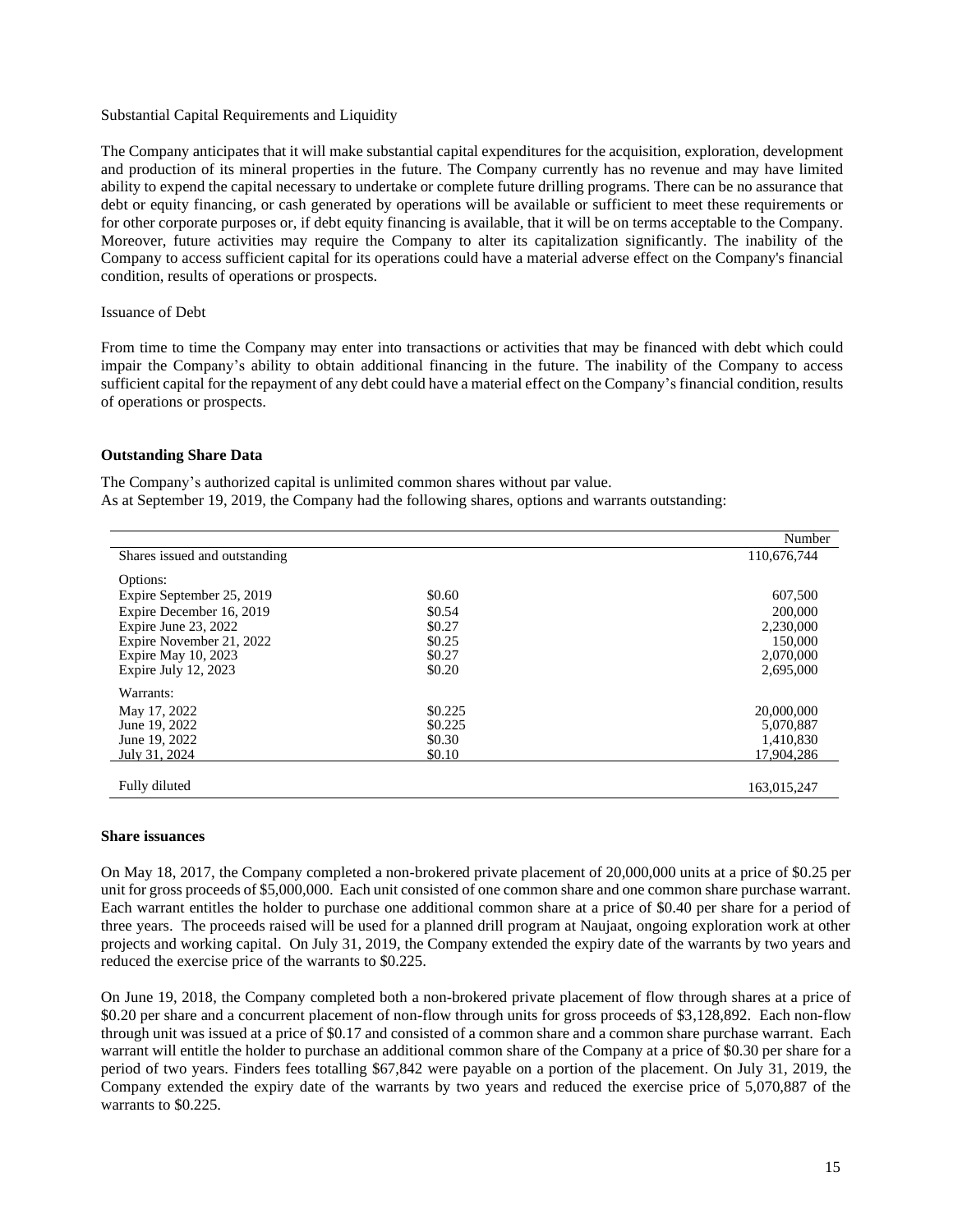On July 31, 2019, the Company issued 17,904,286 units at a price of \$0.07 per unit for gross proceeds of \$1,253,300. Each unit consisted of one common share and a transferrable warrant that entitles the holder to purchase one additional share at a price of \$0.10 for a period of 60 months. Finders' fees and costs of \$24,171 were payable in connection with the private placements. At July 31, 2019 the Company's market price was \$0.06 per share: accordingly, \$179,043 of the proceeds were assigned to the value of the warrants under the residual method.

### **Stock options and warrants**

At the Company's Annual General Meeting on December 20, 2018, the shareholders of the Company ratified the stock option plan (the "Plan"). The Plan gives the directors the authority to grant options to directors, officers, employees and consultants. The maximum number of shares to be issued under the Plan is 10% of the issued and outstanding common shares at the time of the grant. The exercise price of each option granted shall not be less than the market price at the date of grant less a discount up to 25% in accordance with the policies of the TSXV.

Options granted can have a term up to 5 years with vesting provisions determined by the directors in accordance with TSXV policies for Tier 2 Issuers, with a typical vesting period of 25% upon grant and 25% every six months thereafter.

### **Transactions with Related Parties**

The Company incurred the following transactions in the normal course of operations in connection with companies which have an officer and/or director in common.

- **a)** Paid or accrued consulting fees of \$4,500 (2018 \$4,500) to the Corporate Secretary of the Company. This amount is included in salaries disclosed below.
- **b)** Paid \$1,014 (2018 \$976) for office costs to a company controlled by a director.
- **c)** Charged related parties \$1,950 (2018 \$6,900) for rent, office and administrative costs.
- d) Included in other receivables is \$nil (2018 \$1,575) due from companies having a director or officers in common.
- e) Included in accounts payable is \$39,800 (2018 \$nil) due to a company of which a director is a beneficiary of the sole shareholder.

The remuneration of directors and key management personnel during the three months ended July 31, 2019 was as follows:

|                                       | July 31, 2019 | July 31, 2018 |
|---------------------------------------|---------------|---------------|
| Salaries <sup>1</sup>                 | \$<br>61,073  | \$<br>44,726  |
| Salaries in exploration $costs1$      | 15,690        | 32,000        |
| Share-based compensation <sup>2</sup> | 26,703        | 256,168       |
| Total                                 | 103,466       | 332,894       |

1 – When key management is working specifically on mineral properties their time is capitalized against the mineral property. Included in salaries are payments as follows: CEO - \$56,250, CFO - \$15,000, Corp. Sec. - ,\$4,500.

2 – Share-based compensation is the fair value of options that have been granted to directors and key management personnel.

During the year ended April 30, 2016, the Company entered into an employment agreement with a senior employee and officer for his services requiring a minimum annual payment of \$225,000. In addition, the employment agreement contains clauses which could provide for a payment or payments in excess of \$450,000 on termination of employment or conclusion of a change in control or similar transaction.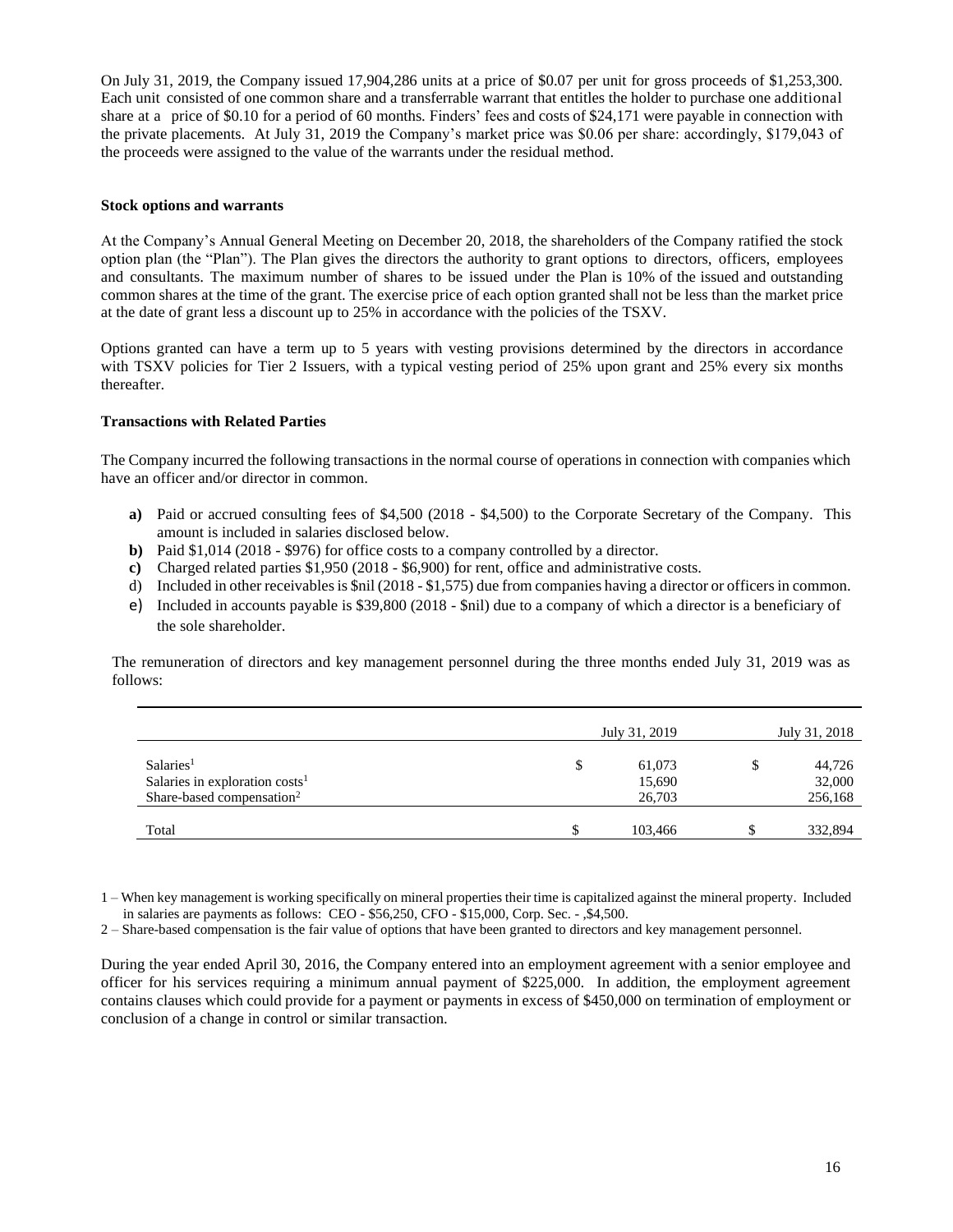# **CHANGES IN ACCOUNTING POLICIES AND CRITICAL ACCOUNTING ESTIMATES, JUDGMENTS AND ASSUMPTIONS**

# **NATURE AND CONTINUANCE OF OPERATIONS**

North Arrow Minerals Inc. (the "Company") is incorporated federally under the laws of the Canada Business Corporations Act ("CBCA").

The financial statements of the Company are presented in Canadian dollars, which is the functional currency of the Company. The Company trades on the TSX Venture Exchange (TSXV – NAR) and its registered office address is Ste. #960-789 West Pender Street, Vancouver, BC, Canada V6C 1H2.

The Company's principal business activity is the acquisition and exploration of exploration and evaluation assets. To date, the Company has not generated significant revenues from operations and is considered to be in the exploration stage.

The Company's financial statements have been prepared on a going concern basis which assumes the Company will be able to realize its assets and discharge its liabilities in the normal course of business for the foreseeable future. At July 31, 2019, the Company had an accumulated deficit of \$22,268,530 (April 30, 2019 - \$22,087,284), incurred ongoing losses and has no source of recurring revenue. These material uncertainties may cast significant doubt upon the Company's ability to continue as a going concern. The Company's financial statements do not reflect the adjustments to the carrying values of assets and liabilities, the reported amounts of expenses and the classification of statement of financial position items if the going concern assumption was inappropriate. These adjustments could be material.

The Company's continuation as a going concern is dependent on the successful results from its mineral property exploration activities, its ability to reduce or defer discretionary expenditures and its continued ability to raise equity capital or borrowings sufficient to meet current and future obligations.

### **Statement of Compliance**

The Company's financial statements have been prepared in accordance with International Financial Reporting Standards ("IFRS") as issued by the International Accounting Standards Board ("IASB") and interpretations of the International Financial Reporting Interpretations Committee ("IFRIC") and specifically with IAS 34, Interim Financial Reporting. The accounting policies applied in preparation of the Company's financial statements are consistent with those applied and disclosed in the Company's financial statements for the year ended April 30, 2019, save for the adoption of IFRS 16, see change in accounting policy – Leases. The Company's financial statements are presented in Canadian dollars unless otherwise noted.

# **Historical cost**

The Company's financial statements have been prepared on a historical cost basis except for certain financial instruments measured at fair value.

### **Commitments and Change in accounting policy – Leases**

On May 1, 2019, the Company adopted IFRS 16 - Leases ("IFRS 16"), which is effective for annual periods on or after January 1, 2019. This new standard eliminates the classification of leases as either operating or financing leases and requires the lessee to recognize assets and liabilities for all significant leases with a term of longer than 12 months. Accordingly, the significant lease commitments the Company has are no longer disclosed in a note to the financial statements but rather are recorded as a liability and asset on the Company's statement of financial position.

The Company has analyzed its contracts and determined that the significant lease agreements in place relate to the Company's office space and office equipment. The Company has applied the exemptions in IFRS 16 for low value leases and leases that end within 12 months. Mineral leases held by the Company are exempt from the provisions of IFRS 16.

The Company adopted IFRS 16 using the modified retrospective application method where comparatives are not restated. On adoption of IFRS 16, the Company recognized right-of-use assets and related lease liabilities of \$129,778. The lease liabilities were initially measured at the present value of the lease payments discounted using the Company's estimated incremental borrowing rate, rather that the interest rates implicit in the leases as those rates could not be readily determined. Each lease payment is allocated between the lease liability and the finance cost. The finance cost is charged to profit or loss using the effective interest method.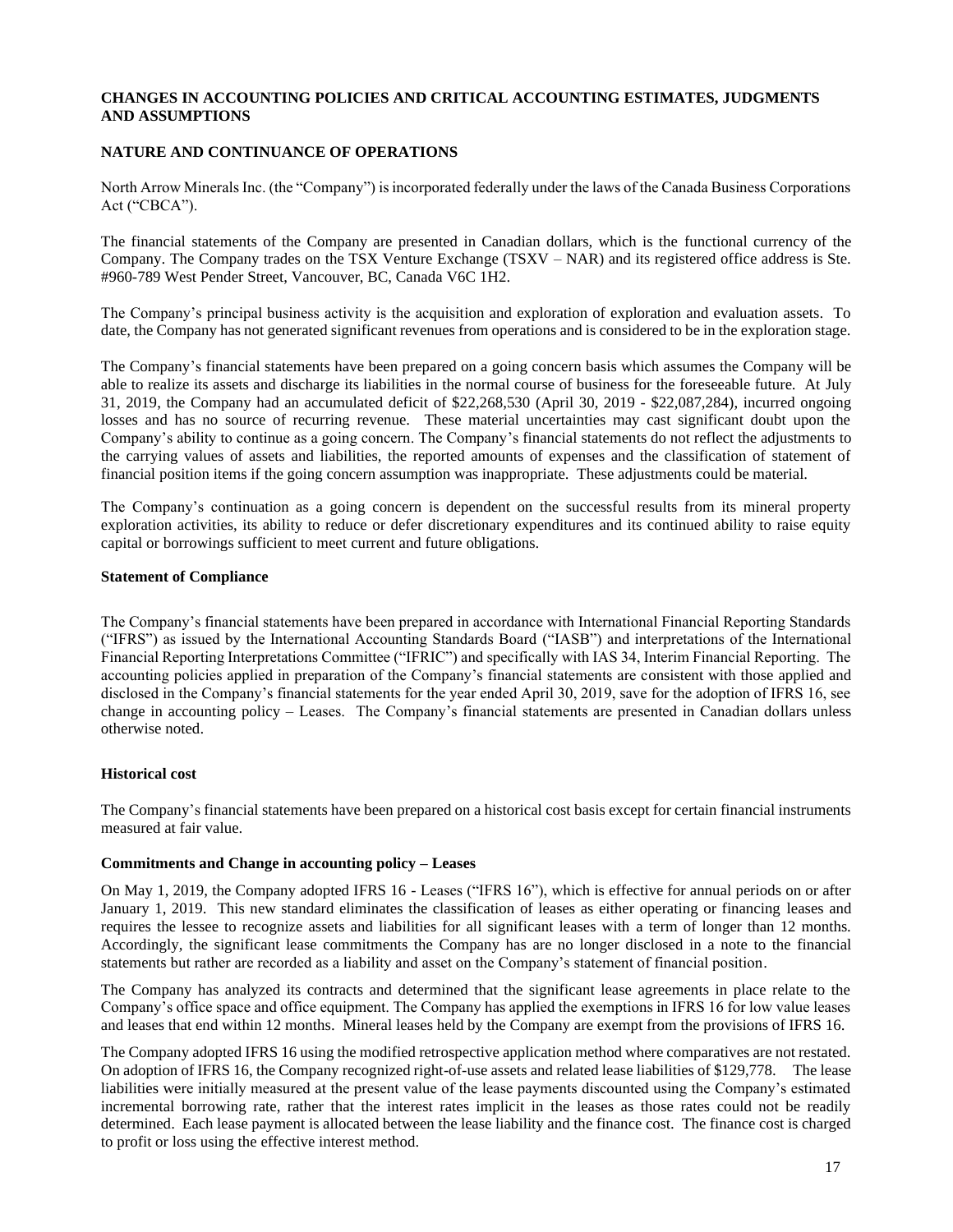The right-of-use assets comprise the initial measurement of the corresponding lease liabilities and any direct costs. They are subsequently measured at cost less depreciation and any impairment losses. Right-of-use assets are depreciated over the shorter of the asset's useful life and the lease term on a straight-line basis.

### **Significant accounting judgments, estimates and assumptions**

The preparation of financial statements in conformity with IFRS requires management to make certain estimates, judgments and assumptions that affect the reported amounts of assets and liabilities at the date of the financial statements and the reported revenues and expenses during this period.

Although management uses historical experiences and its best knowledge of the amount, events or actions to form the basis for judgments and estimates, actual results may differ from these estimates.

The most significant accounts that require estimates as the basis for determining the stated amounts include the recoverability of exploration and evaluation assets and the valuations for share-based payments, marketable securities, deferred premiums, deferred tax amounts, right of use assets and lease liabilities.

Critical judgments exercised in applying accounting policies that have the most significant effect on the amounts recognized in the financial statements are as follows:

Economic recoverability and probability of future benefits of exploration and evaluation costs*.* 

Management has determined that exploration, evaluation and related costs incurred which were capitalized may have future economic benefits and may be economically recoverable. Management uses several criteria in its assessments of economic recoverability and probability of future economic benefits including geologic and other technical information, history of conversion of mineral deposits with similar characteristics to its own properties to proven and probable mineral reserves, the quality and capacity of existing infrastructure facilities, evaluation of permitting and environmental issues and local support for the project.

Valuation of share-based payments and warrants recorded as marketable securities

The Company uses the Black-Scholes Option Pricing Model for valuation of share-based payments and warrants recorded as marketable securities. Option pricing models require the input of subjective assumptions including expected price volatility, interest rates and forfeiture rate. Changes in the input assumptions can materially affect the fair value estimate and Company's earnings and equity reserves.

#### Income taxes

In assessing the probability of realizing income tax assets, management makes estimates related to expectations of future taxable income, applicable tax opportunities, expected timing of reversals of existing temporary differences and the likelihood that tax positions taken will be sustained upon examination by applicable tax authorities. In making its assessments, management gives additional weight to positive and negative evidence that can be objectively verified.

Valuation of deferred premiums and flow-through shares

On issuance the Company bifurcates the flow-through share into a flow-through share premium liability based on the estimated premium the investor pays for the flow-through share and share capital. When qualifying expenses are incurred the Company derecognizes the liability and the premium is recognized as other income.

#### Valuation of marketable securities

Marketable securities are valued at fair market value based on quoted prices in active markets. Changes in market prices can materially affect the fair value estimate and the Company's earnings.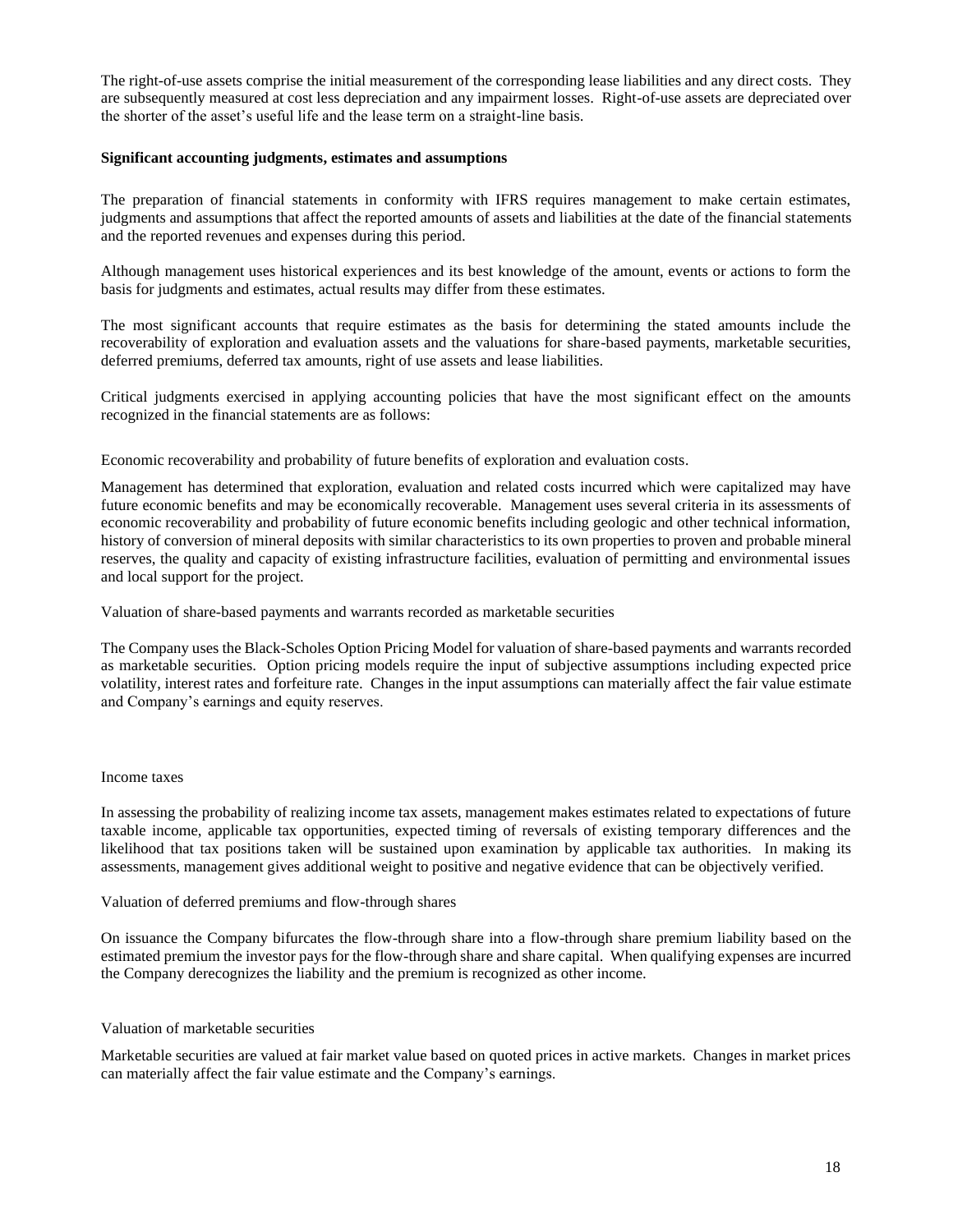Valuation of right of use assets and related liabilities

Lease liabilities are initially measured at the present value of the lease payments discounted using the Company's estimated incremental borrowing rate or the interest rates implicit in the lease. Lease payment are allocated between the lease liability and the finance cost. The finance cost is charged to profit or loss using the effective interest method. The right-of-use assets are initially measured at cost or the corresponding lease liability plus direct costs. They are subsequently measured at cost less depreciation and any impairment losses. Right-of-use assets are depreciated over the shorter of the asset's useful life and the lease term on a straight-line basis.

# **New accounting pronouncements**

- i) The IASB has issued several new standards and amendments which have been adopted by the Company. Each of the new standards is effective for annual periods beginning on or after January 1, 2019. The adoption of the standards and amendments did not have a material effect on the financial statements other than as disclosed in Note 2 c) of the July 31, 2019 unaudited financial statements.
- ii) Certain pronouncements were issued by the IASB or IFRIC but are not yet effective as at July 31, 2019. The Company intends to adopt these standards and interpretations when they become effective.

# **FINANCIAL INSTRUMENTS AND RISK MANAGEMENT**

Financial instruments measured at fair value are classified into one of three levels in the fair value hierarchy according to the relative reliability of the inputs used to estimate the fair values. The three levels of the fair value hierarchy are:

Level 1 – Unadjusted quoted prices in active markets for identical assets or liabilities;

Level 2 – Inputs other than quoted prices that are observable for the asset or liability either directly or indirectly; and

Level 3 – Inputs that are not based on observable market data.

The Company's financial instruments consist of cash, marketable securities, receivables and accounts payable and accrued liabilities. Cash is carried at fair value using a Level 1 fair value measurement. The carrying value of receivables and accounts payable and accrued liabilities approximate their fair values due to their immediate or short-term maturity. Marketable securities consisting of common shares are recorded at fair value based on the quoted market prices in active markets at the reporting date, which is consistent with Level 1 of the fair value hierarchy. Marketable securities consisting of warrants are recorded at fair value based on a Black Scholes pricing model consistent with Level 3 of the fair value hierarchy.

The Company is exposed to a variety of financial risks by virtue of its activities, including credit risk, interest rate risk, liquidity risks, foreign currency risk, and equity market risk. The Company's objective with respect to risk management is to minimize potential adverse effects on the Company's financial performance. The Board of Directors provides direction and guidance to management with respect to risk management. Management is responsible for establishing controls and procedures to ensure that financial risks are mitigated to acceptable levels.

# Credit risk

Credit risk is the risk of financial loss to the Company if a counter-party to a financial instrument fails to meet its contractual obligations. The Company manages credit risk by investing its excess cash in short-term investments with investment grade ratings, issued by a Canadian chartered bank. The Company's receivables consist primarily of sales tax receivables due from the federal government and receivables from companies with which the Company has exploration agreements or options. The maximum exposure to credit risk at the reporting date is the carrying value of the Company's receivables and cash.

# Interest rate risk

Interest rate risk is the risk that the fair value or future cash flows of a financial instrument will fluctuate because of changes in market interest rates. Financial assets and liabilities with variable interest rates expose the Company to interest rate risk with respect to its cash flow. It is management's opinion that the Company is not exposed to significant interest rate risk.